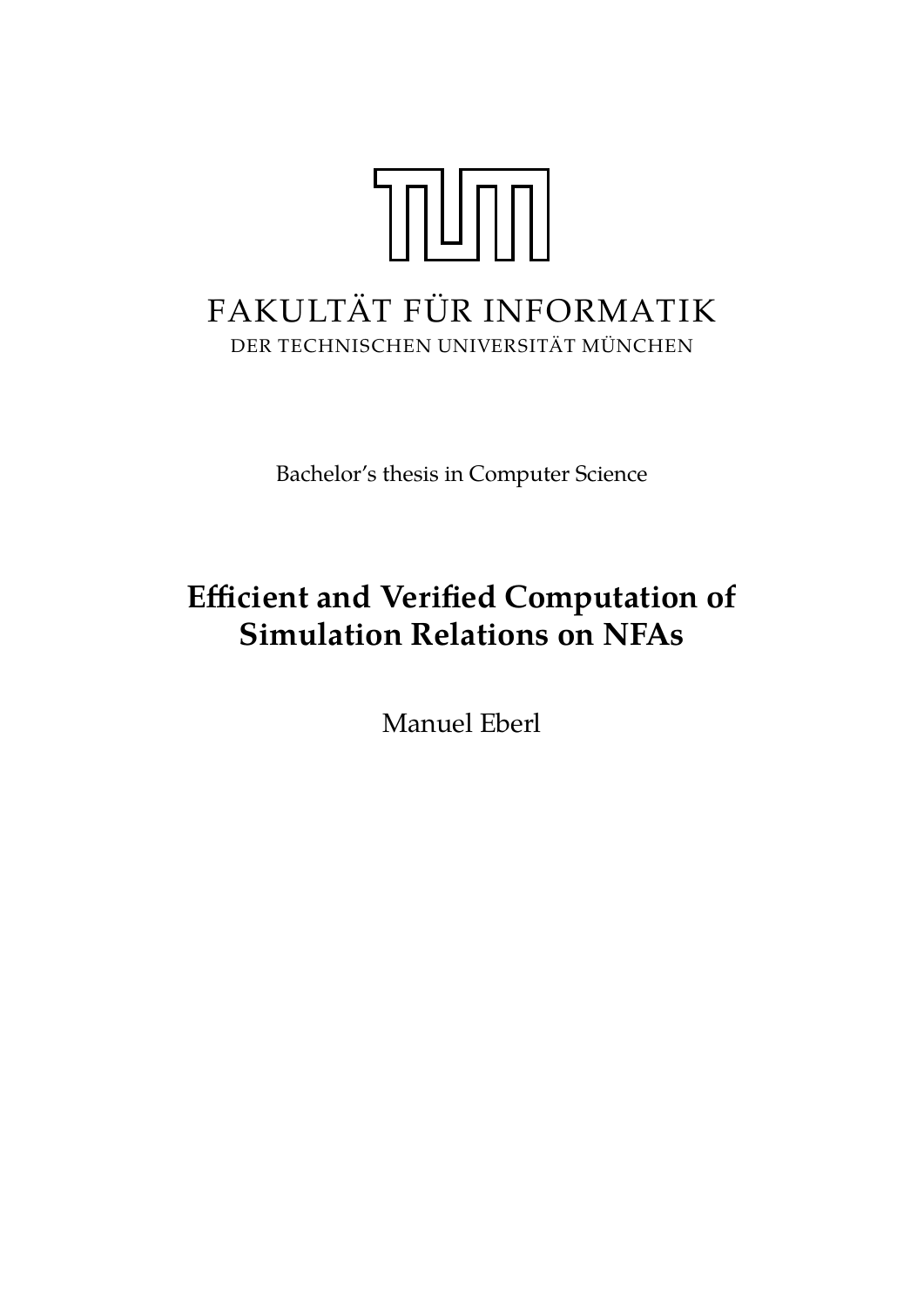# TNUMMI FAKULTÄT FÜR INFORMATIK DER TECHNISCHEN UNIVERSITÄT MÜNCHEN

Bachelor's thesis in Computer Science

Efficient and Verified Computation of Simulation Relations on NFAs

Effiziente und verifizierte Berechnung von Simulationsrelationen auf NFAs

> Author: Manuel Eberl Supervisor: Prof Tobias Nipkow, PhD Advisors: Dr Peter Lammich Dr Thomas Tuerk Date: October 15, 2012

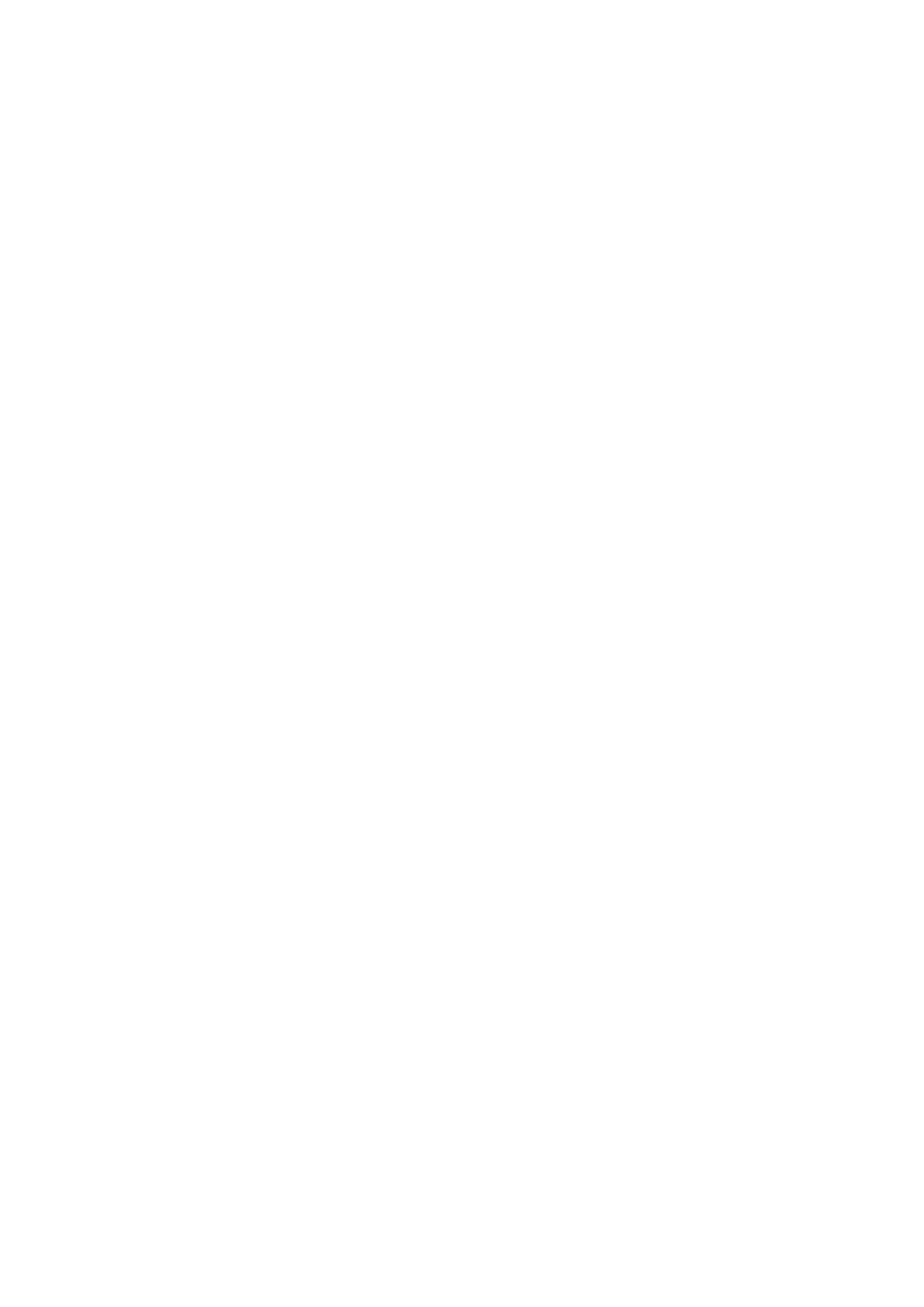I assure the single-handed composition of this bachelor's thesis only supported by declared resources.

Garching, 10 October 2012 Manuel Eberl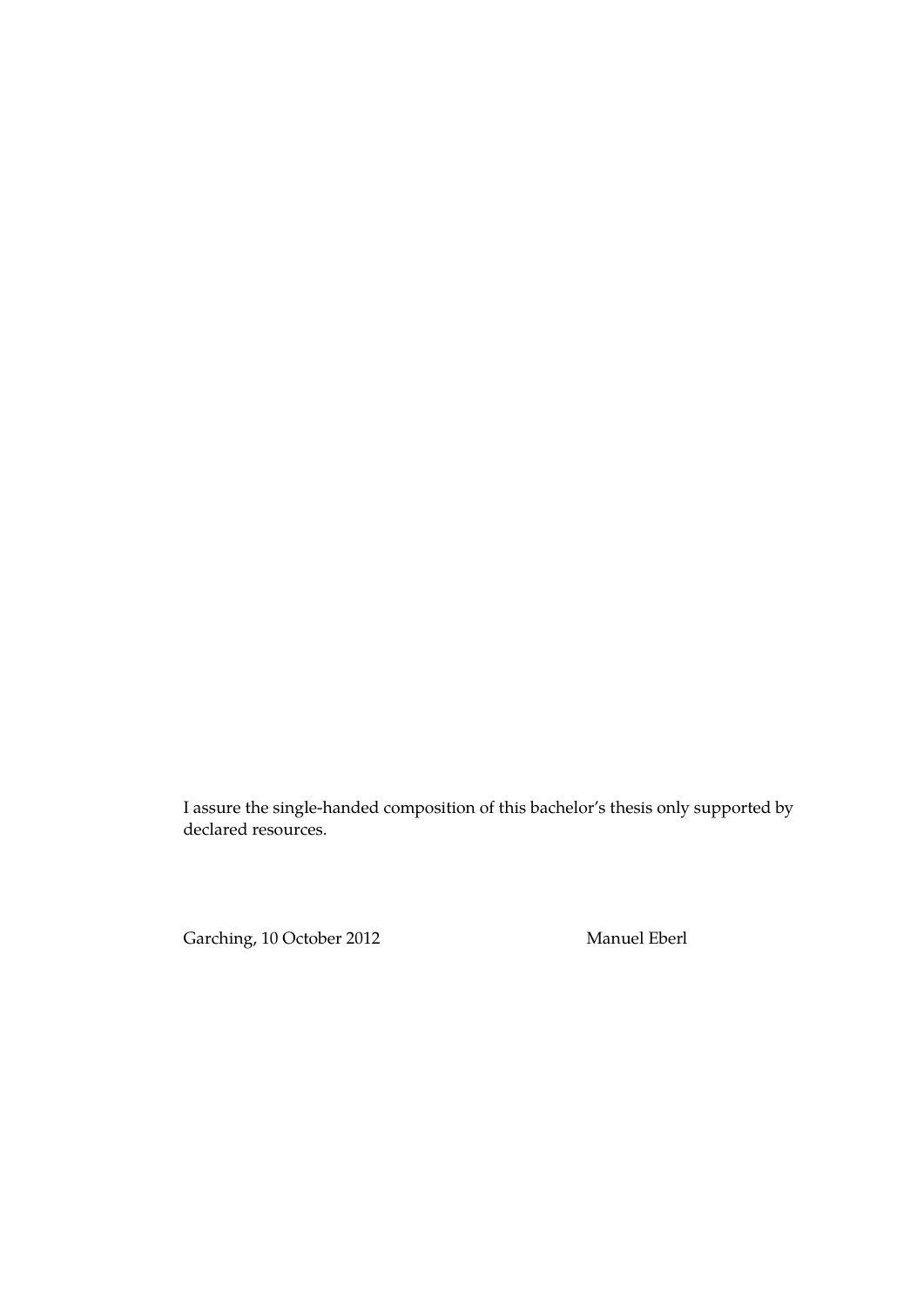# **Abstract**

In this thesis, the algorithm presented by Ilie, Navarro, and Yu for computing simulation relations on *Nondeterministic Finite Automata* [\[INY04\]](#page-39-0) is implemented and verified with the interactive theorem prover *Isabelle* using Peter Lammich's *Monadic Refinement Framework*. This is done by writing an abstract version of the algorithm and proving it correct and then successively replacing parts of it with more concrete commands, proving the correctness of each modification, until an executable algorithm is obtained. This code can then be exported to programming languages such as ML, OCaml, Haskell or Scala.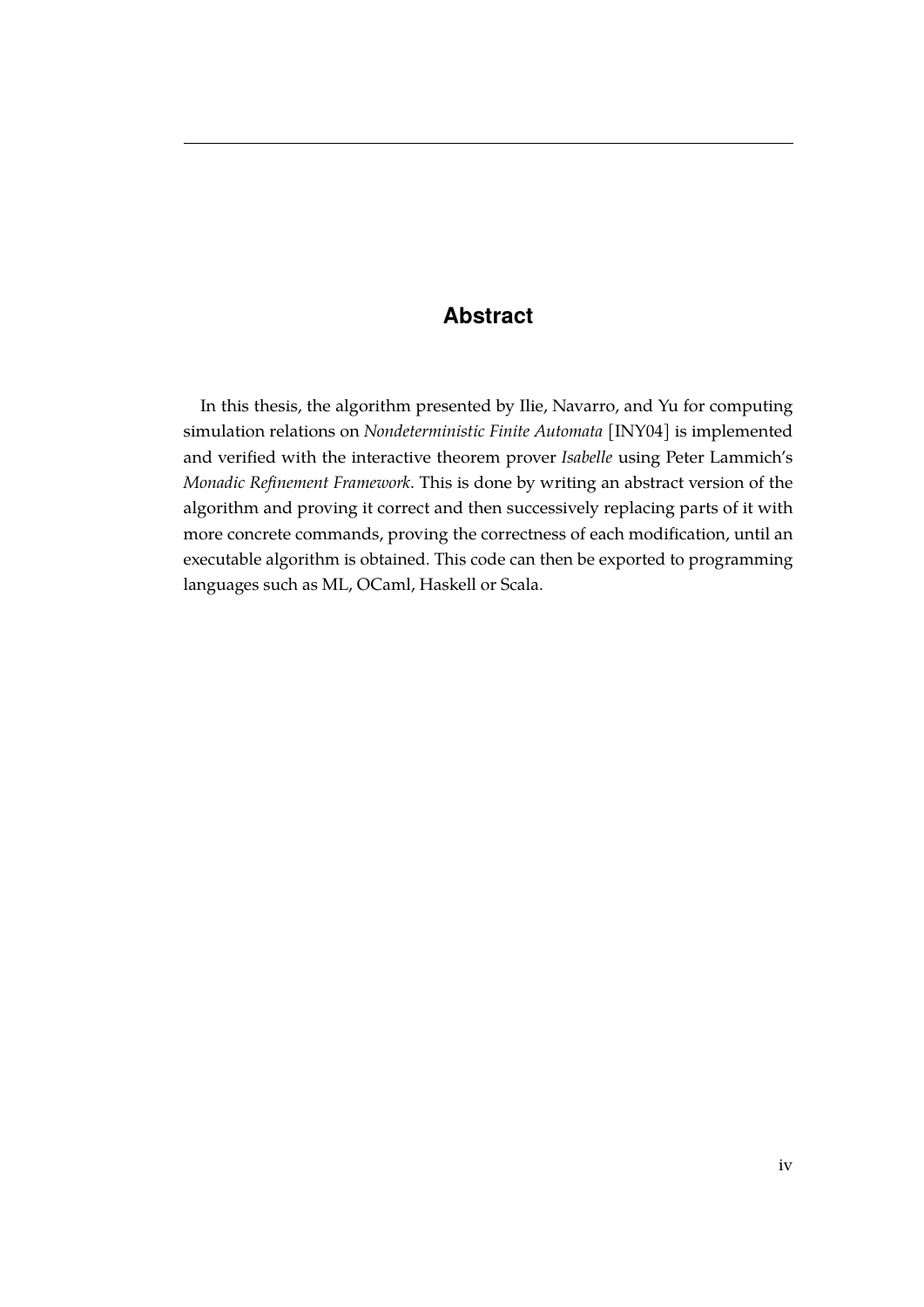# **Zusammenfassung**

In dieser Arbeit wird der Algorithmus von Ilie, Navarro und Yu zur Berechnung von Simulationsrelationen auf *Nichtdeterministischen Endlichen Automaten* [\[INY04\]](#page-39-0) implementiert und mit dem interaktiven Theorembeweiser *Isabelle* unter Verwendung von Peter Lammichs *Monadischem Refinement-Framework* verifiziert. Der Beweis erfolgt über mehrere Stufen, indem zuerst eine abstrakte Version des Algorithmus geschrieben und als korrekt bewiesen wird und dann nach und nach Teile davon durch konkreteren Code ersetzt werden, wobei die Korrektheit jedes Schrittes bewiesen wird, bis ausführbarer Code entsteht. Dieser kann dann in Programmiersprachen wie ML, OCaml, Haskell oder Scala exportiert werden.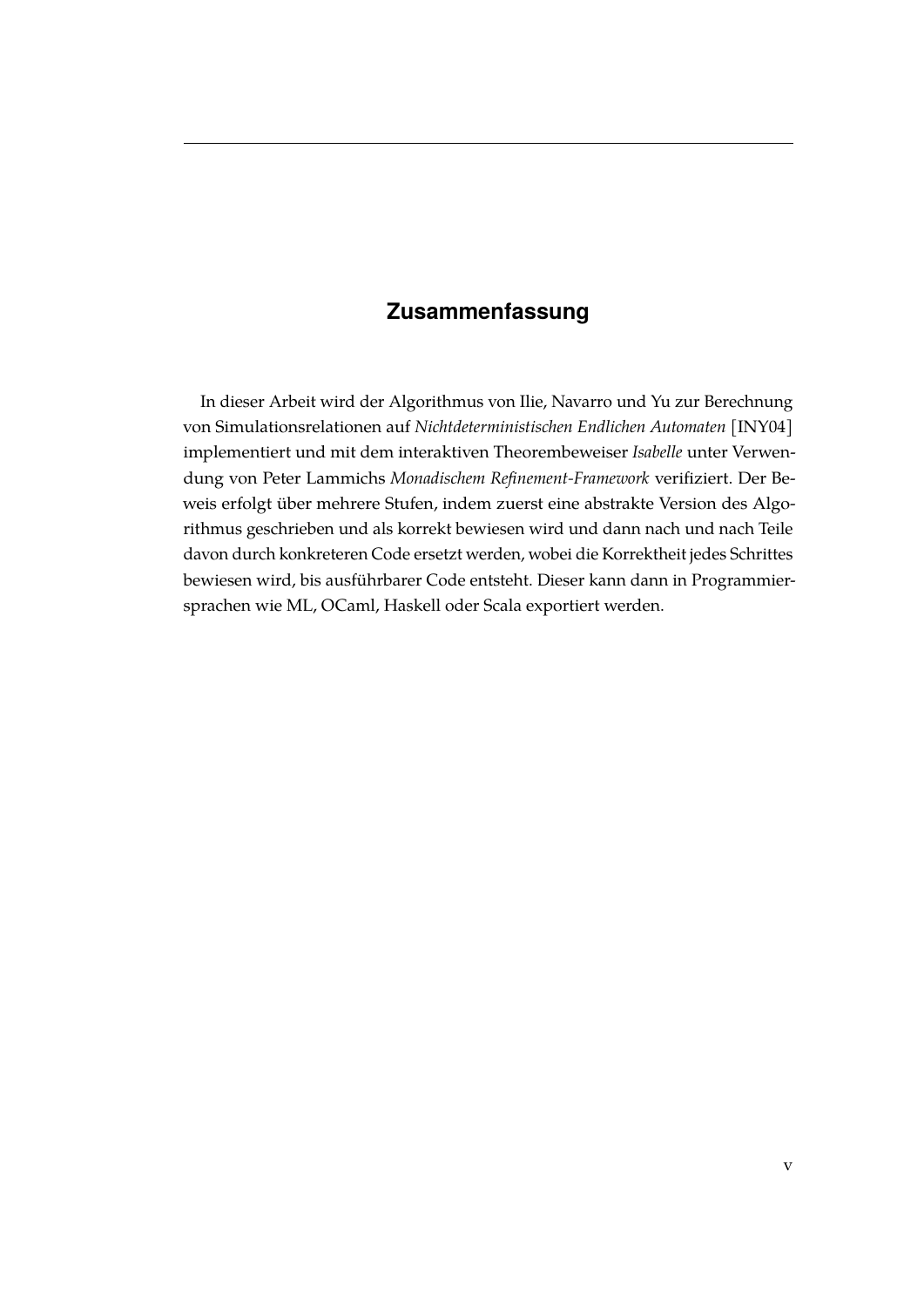# **Contents**

| 1            | <b>Introduction</b> |                                                                          |                |  |  |  |  |
|--------------|---------------------|--------------------------------------------------------------------------|----------------|--|--|--|--|
|              | 1.1                 |                                                                          |                |  |  |  |  |
|              | 1.2                 |                                                                          |                |  |  |  |  |
| $\mathbf{2}$ | <b>Theory</b>       |                                                                          |                |  |  |  |  |
|              | 2.1                 | Finite automata                                                          | $\overline{4}$ |  |  |  |  |
|              | 2.2                 |                                                                          | $\overline{4}$ |  |  |  |  |
|              | 2.3                 |                                                                          | 7              |  |  |  |  |
|              |                     | 2.3.1                                                                    | 7              |  |  |  |  |
|              |                     | 2.3.2                                                                    | 7              |  |  |  |  |
|              | 2.4                 | Reduction of NFAs using simulation preorders                             | 7              |  |  |  |  |
| 3            |                     | The algorithm and the refinement process                                 | 9              |  |  |  |  |
|              | 3.1                 |                                                                          | 9              |  |  |  |  |
|              | 3.2                 |                                                                          | 10             |  |  |  |  |
|              | 3.3                 | 12                                                                       |                |  |  |  |  |
|              |                     | 3.3.1                                                                    | 12             |  |  |  |  |
|              |                     | 3.3.2                                                                    | 12             |  |  |  |  |
|              |                     | 3.3.3                                                                    | 13             |  |  |  |  |
|              |                     | 3.3.4                                                                    | 18             |  |  |  |  |
|              | 3.4                 | The concrete algorithm and code generation $\ldots \ldots \ldots \ldots$ |                |  |  |  |  |
|              |                     | Data refinement and concretisation<br>3.4.1                              | 19             |  |  |  |  |
|              |                     | 3.4.2                                                                    | 23             |  |  |  |  |
| 4            |                     | <b>Testing and Evaluation</b>                                            | 25             |  |  |  |  |
|              | 4.1                 |                                                                          | 25             |  |  |  |  |
|              | 4.2                 |                                                                          | 26             |  |  |  |  |
| 5            |                     | <b>Conclusion</b>                                                        | 29             |  |  |  |  |
|              | 5.1                 | Working with the Refinement Framework                                    | 29             |  |  |  |  |
|              | 5.2                 | 31                                                                       |                |  |  |  |  |
|              | <b>References</b>   |                                                                          | 33             |  |  |  |  |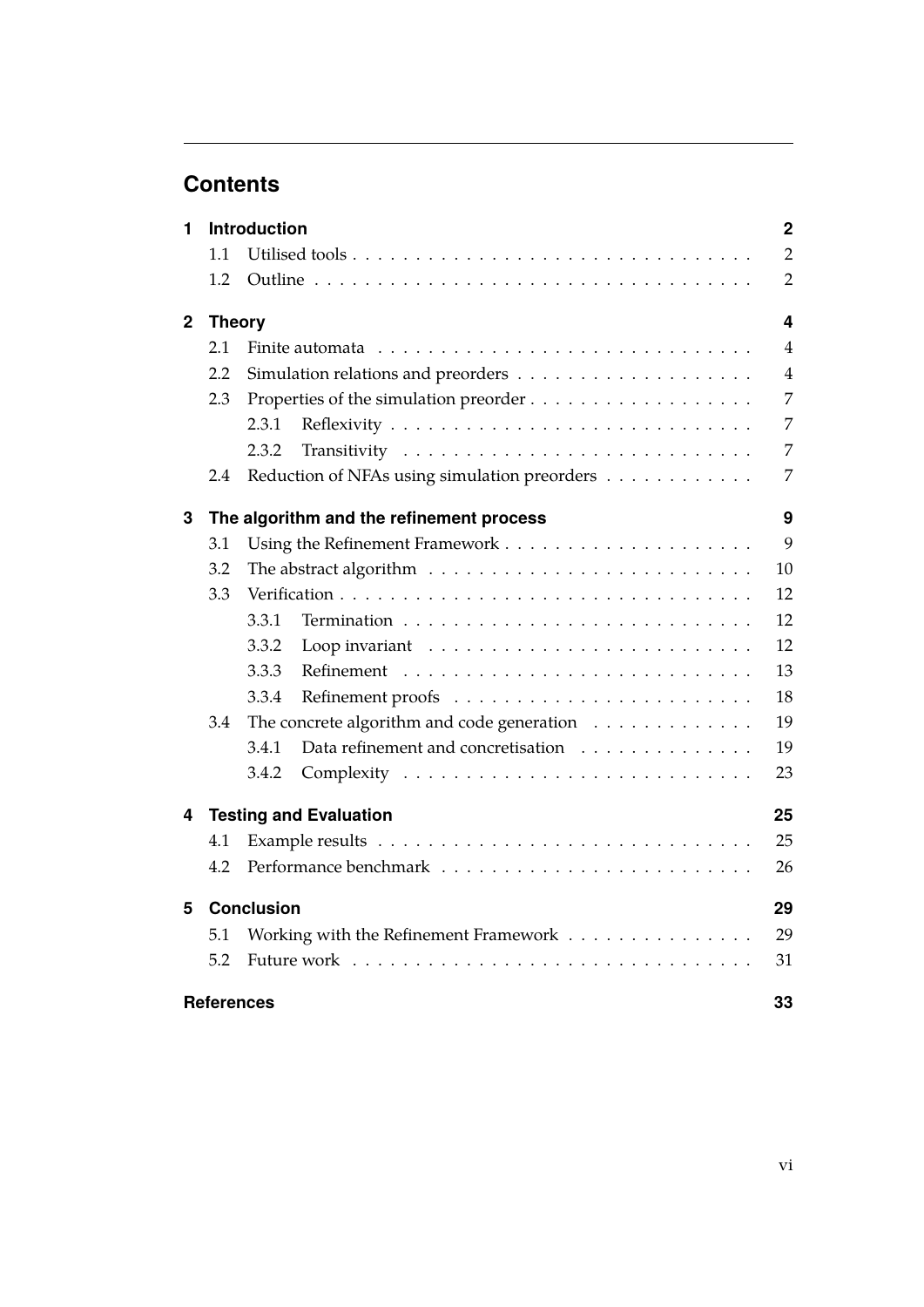# **Acknowledgements**

I would like to thank my advisors, Drs Peter Lammich and Thomas Tuerk, for their excellent support whenever I got stuck, and my supervisor Prof Tobias Nipkow for providing me with this most instructive topic for my thesis.

My thanks also go to Nikolai Wyderka and my friends in the #in.tum IRC channel, who were good enough to proofread this thesis or parts thereof and point out numerous typos; and to Prof Javier Esparza, who, with his expertise on automata, helped me clear up some of the confusion I accumulated whilst working through the literature on this field.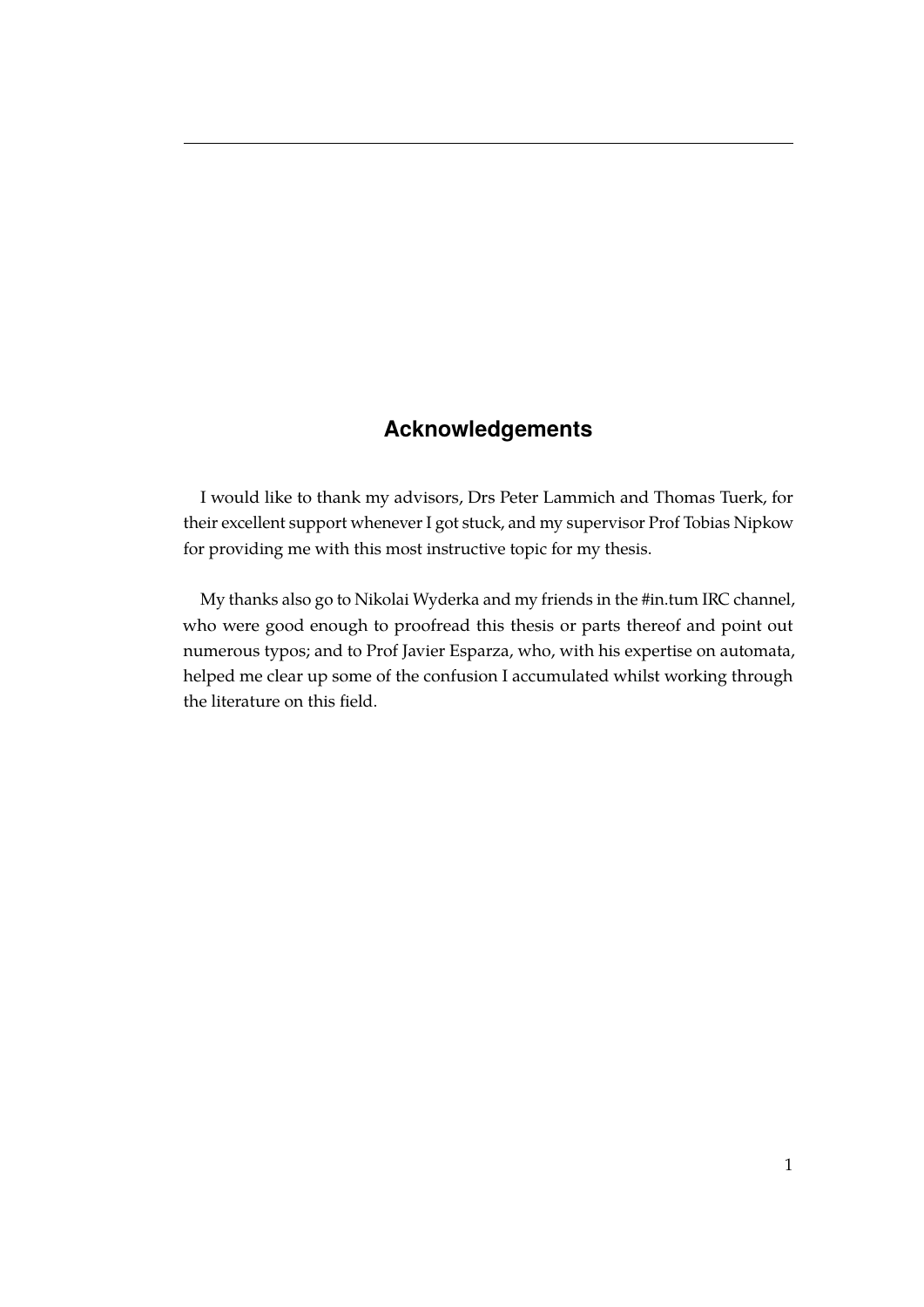# <span id="page-8-0"></span>**1 Introduction**

In [\[INY04\]](#page-39-0), Ilie, Navarro, and Yu give an efficient algorithm for computing simulation preorders on *Nondeterministic Finite Automata* (NFAs) and explain how to use these for reduction of NFAs. This algorithm is based on an earlier algorithm for simulation preorders on node-labelled graphs presented in [\[HHK95\]](#page-39-2) by Henzinger et al. The topic of this thesis is to implement this algorithm as a functional programme with the interactive theorem prover Isabelle in the context of an existing formalisation of NFAs and to develop a formal correctness proof for this implementation. The resulting algorithm could then, for instance, be used to reduce the size of NFAs that are used in regular expression algorithms. Also, the same algorithm can be applied to Büchi automata, which are used in model checking.

#### <span id="page-8-1"></span>**1.1 Utilised tools**

For the formal verification, the interactive theorem prover Isabelle was used, in particular Isabelle/HOL, i. e. Isabelle with Higher Order Logic. The algorithm was formalised in a monadic, functional style using the Refinement Framework by Peter Lammich (described in depth in [\[LT12\]](#page-39-3)) and uses the finite automata implementation by Thomas Tuerk [\[Tue12\]](#page-39-4).

The Refinement Framework provides methods for writing algorithms with precisely defined semantics in an intuitive way and proving properties of these algorithms. In particular, it allows the user to write and verify algorithms on an abstract level at first and then *refine* them successively, by replacing parts of the code with optimised or more concrete statements until an efficient, executable version is obtained, which can then be exported to other languages using Isabelle's code generator. This breaks down the proof obligations for the verification of the algorithm into smaller steps and makes correctness proofs much more modular and readable.

The Refinement Framework is still in an early stage of development and this thesis also serves as an evaluation of the current state of the framework with regard to usability and bugs.

#### <span id="page-8-2"></span>**1.2 Outline**

In Section [2,](#page-10-0) we will introduce a number of definitions related to automata and simulation relations. In particular, we will introduce the notion of the *simulation preorder* of an NFA and demonstrate some of its properties and how it can be used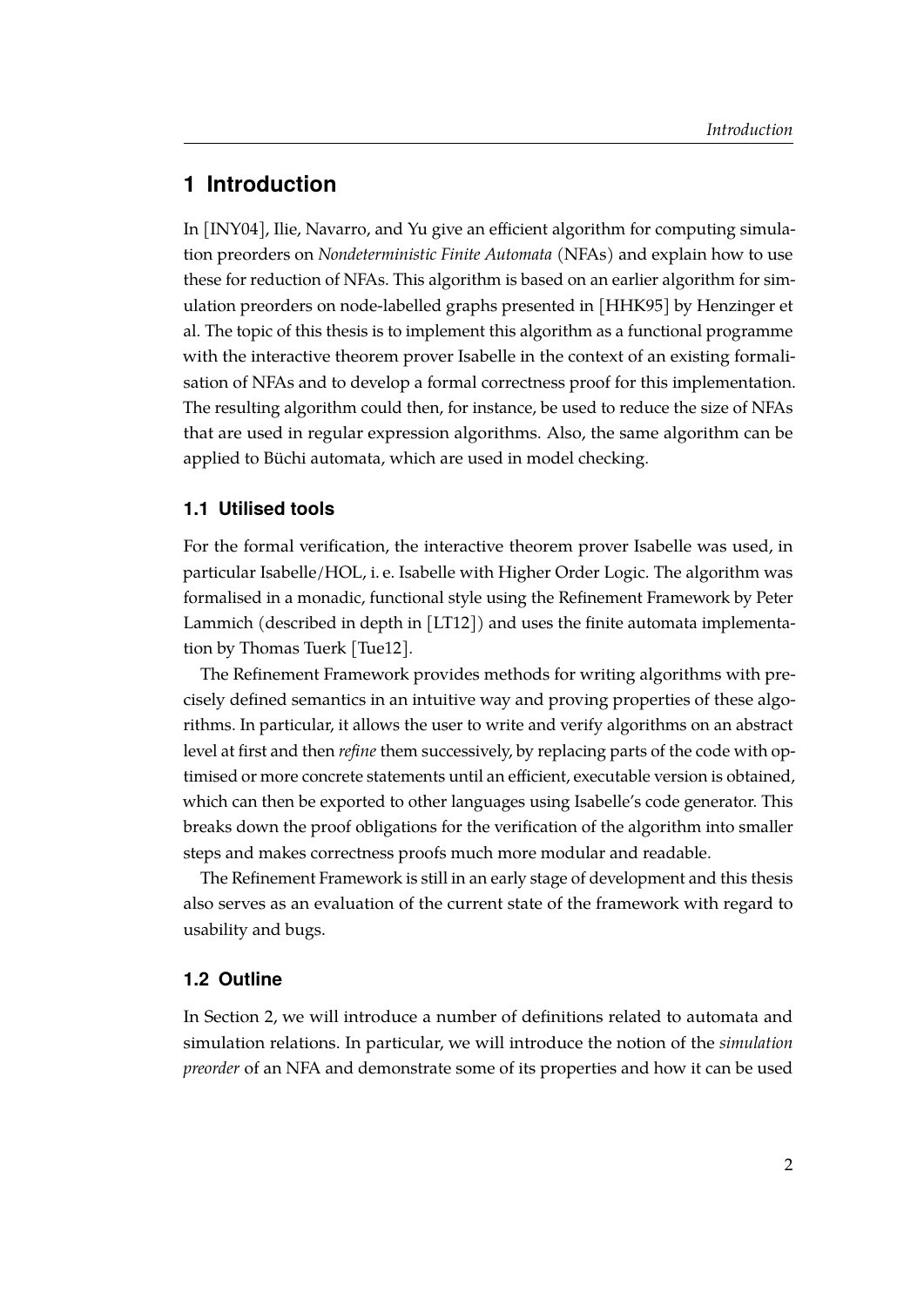in order to reduce NFAs. In Section [3,](#page-15-0) we will then explain the algorithm that was implemented and verified in this thesis, a slightly modified version of the algorithm by Ilie et al. We will also describe how correctness proofs using refinement work and how the individual steps were performed in the process of verifying this particular algorithm. Reoccuring patterns (such as refining a set comprehension to a **for each** loop) are explained only once and unnecessary details are left out; for the detailed proof, refer to the commented Isabelle proof.

In Section [4,](#page-31-0) the verified algorithm, exported to ML, is tested on a small example automaton and the performance of the algorithm is compared to that of a similar Java implementation.

In the conclusion, we discuss the advantages and disadvantages of the Refinement Framework and the problems that were encountered with it in the process of writing this thesis. We also make a number of suggestions how these problems could be mitigated. Furthermore, we discuss possible improvements of the algorithm and what applications it could have in the context of the CAVA project.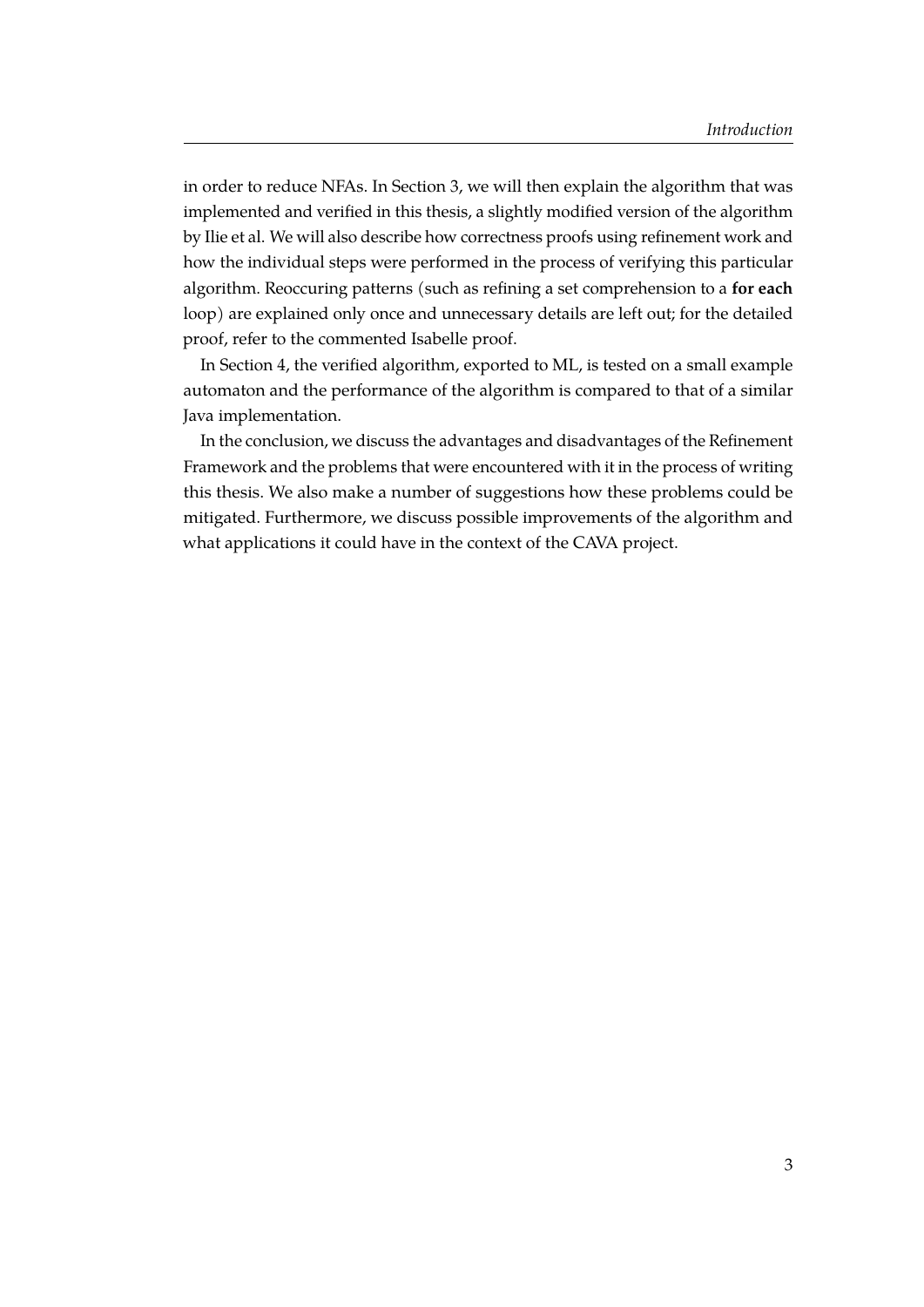## <span id="page-10-0"></span>**2 Theory**

#### <span id="page-10-1"></span>**2.1 Finite automata**

A *Nondeterministic Finite Automaton* (NFA) is a tuple  $\mathcal{A} = (Q, \Sigma, \delta, I, F)$ , where Q is a finite set of states,  $\Sigma$  is a finite alphabet,  $\delta: Q \times \Sigma \mapsto \mathcal{P}(Q)$  is a transition function,  $I \subseteq Q$  is the set of initial states and  $F \subseteq Q$  is the set of final states. Furthermore, we define the transition relation  $\Delta \subseteq Q \times \Sigma \times Q$  where  $(q, c, q') \in \Delta$  iff  $q' \in \delta(q, c)$  and the reverse transition function  $\delta^{-1}(q,c) = \{q' | (q',c,q) \in \Delta\}.$ 

The state  $q \in Q$  is said to accept  $\varepsilon$ , the empty word, iff  $q \in F$ , and q is said to accept a non-empty word  $cw$  with  $c \in \Sigma$  and  $w \in \Sigma^*$  iff there is a successor state  $q' \in \delta(q, c)$  that accepts w. The set of all  $w \in \Sigma^*$  that a state  $q \in Q$  accepts is called the (right) language of the state and denoted by  $\mathcal{L}_{\mathcal{A}}(q)$  or  $\vec{\mathcal{L}}_{\mathcal{A}}(q)$ . If the automaton A is obvious from the context, we will sometimes omit it and simply write  $\mathcal{L}(q)$  or  $\tilde{\mathcal{L}}(q)$ . The language of the automaton A (denoted by  $\mathcal{L}(\mathcal{A})$ ) is defined as the union of all  $\mathcal{L}_{\mathcal{A}}(q)$  for  $q \in I$ . Furthermore, we define  $\mathcal{L}_{\mathcal{A}}(u, v)$  as the set of all words w such that there is a path from u to v with the word w, i.e.  $\mathcal{L}_{\mathcal{A}}(u, v)$  is the language of the automaton obtained by taking A, but using  $I = \{u\}$  and  $F = \{v\}$ .

Similarly, the left language  $\tilde{\mathcal{L}}_\mathcal{A}(q)$  is defined as the set of all  $w\in \Sigma^*$  such that either  $w=\epsilon$  and  $q\in I$  or  $w=w'c$  and there is some  $q'\in \delta^{-1}(q,c)$  such that  $w'\in \tilde{\mathcal{L}}_{\mathcal{A}}(q').$ 

The reverse automaton of  ${\cal A}$  is denoted as  ${\cal A}^{-1}$  and defined as  $(Q, \Sigma, \delta^{-1}, F, I).$ It can be seen quite easily that  $\mathcal{L}(\mathcal{A}^{-1})=\mathcal{L}(\mathcal{A})^R=\{w_n\dots w_1|\ w_1\dots w_n\in\mathcal{L}(\mathcal{A})\}.$ Obviously, we have  $(A^{-1})^{-1} = A$ .

Note that  $\bar{\mathcal{L}}_{\mathcal{A}}(q)=\left(\vec{\mathcal{L}}_{\mathcal{A}^{-1}}(q)\right)^R$  and  $\vec{\mathcal{L}}_{\mathcal{A}}(q)=\left(\bar{\mathcal{L}}_{\mathcal{A}^{-1}}(q)\right)^R$ .

#### <span id="page-10-2"></span>**2.2 Simulation relations and preorders**

All the following definitions are valid in the context of an NFA  $\mathcal{A} = (Q, \Sigma, \delta, q_0, F)$ .

We will now define the concept of simulation relation. A simulation relation is a relation  $S \subseteq Q \times Q$  that fulfils the following two conditions for all  $(u, v) \in S$ :

- 1. if  $u$  is a final state,  $v$  is also a final state
- 2. if  $u$  can make a transition to  $u'$  with the character  $c$ ,  $v$  can make a transition to some state  $v'$  with the character c such that  $(u', v') \in \mathcal{S}$ .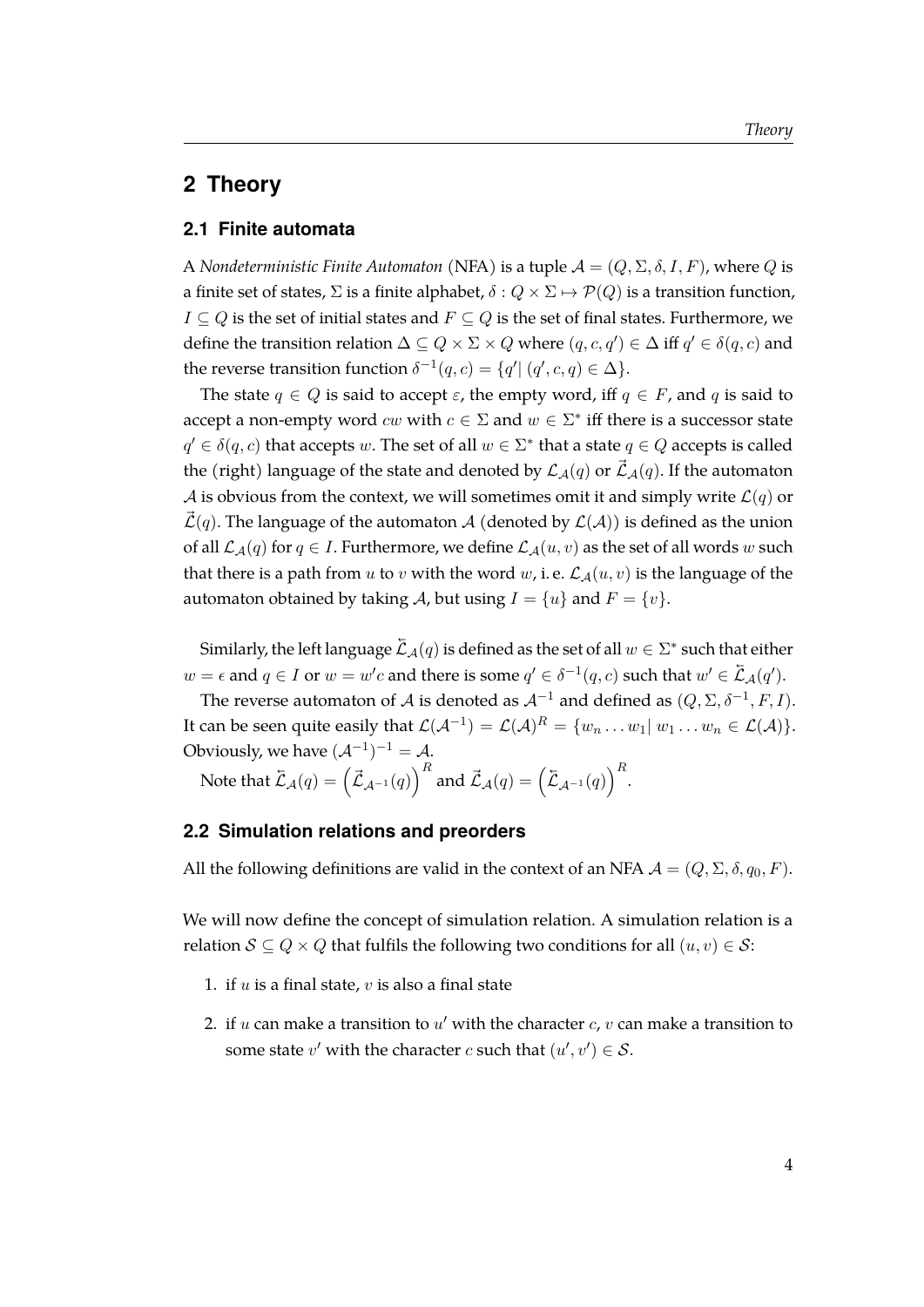Intuitively,  $(u, v) \in S$  means that every path that can be taken from u can be matched with a "similar" path from  $v$ , where every state  $v_i$  along the path from  $v$ simulates the corresponding state  $u_i$  (i. e.  $(u_i, v_i) \in \mathcal{S}$ ) along the path from  $u$ .

More formally, we call  $S \subseteq Q \times Q$  a simulation relation iff for all  $u, v \in Q$  the following holds:

$$
(u, v) \in S \quad \implies \quad (u \in F \Rightarrow v \in F) \quad \land
$$

$$
(\forall c \in \Sigma. \ \forall u' \in \delta(u, c). \ \exists v' \in \delta(v, c). \ (u', v') \in S)
$$

 $\sin(A)$  denotes the set of all simulation relations of A. Furthermore, we say "u is simulated by v" or "v simulates u" for states  $u, v \in Q$  iff there is a simulation  $S \in \text{sim}(\mathcal{A})$  such that  $(u, v) \in \mathcal{S}$  and introduce the shorthand  $u \leq_{\mathcal{A}} v$  for "u is simulated by v". Since  $\leq_{\mathcal{A}}$  is reflexive and transitive (see next section),  $\leq_{\mathcal{A}}$  is a preorder, which we call the simulation preorder.

Because of the recursion in the second condition in our definition of a simulation relation, there are several valid simulation relations for a given NFA in most cases. In particular, the empty relation  $\emptyset$  is a simulation relation for all NFAs, albeit a trivial and therefore uninteresting one. However, it can be shown that for every NFA A, there exists a largest simulation relation, which we call  $S_A$ , with the following properties:

- 1.  $S_A \in \text{sim}(\mathcal{A})$
- 2.  $\forall \mathcal{S} \in \text{sim}(\mathcal{A})$ .  $\mathcal{S} \subseteq \mathcal{S}_{\mathcal{A}}$

The uniqueness of such an  $\mathcal{S}_{\mathcal{A}}$  is obvious, since  $\mathcal{S}_{\mathcal{A}}\subseteq\mathcal{S}'_{\mathcal{A}}$  and  $\mathcal{S}'_{\mathcal{A}}\subseteq\mathcal{S}_{\mathcal{A}}$  implies  $\mathcal{S}_{\mathcal{A}}=$  $\mathcal{S}_{\cal A}'$ . The existence is also obvious, since  $\mathcal{S}_{\cal A}$  can be constructed as  $\mathcal{S}_{\cal A}=\bigcup_{\mathcal{S}\in\text{sim}(\mathcal{A})}\mathcal{S}.$ 

Let us now look at how the simulation preoder  $\leq$  and the largest simulation  $S_A$ are related. Consider a pair of arbitrary states u and v. If  $(u, v) \in S_A$ , then  $u \leq_A v$ obviously holds by definition. Conversely, if  $u \leq_{\mathcal{A}} v$ , there is a simulation relation S that contains  $(u, v)$ , and since  $S_A$  contains all simulation relations,  $(u, v)$  is then also contained in  $S_A$ . Hence,  $(u, v) \in S_A$  and  $u \leq_A v$  imply each other and are therefore equivalent, i.e.  $\leq_{\mathcal{A}} = \mathcal{S}_{\mathcal{A}}$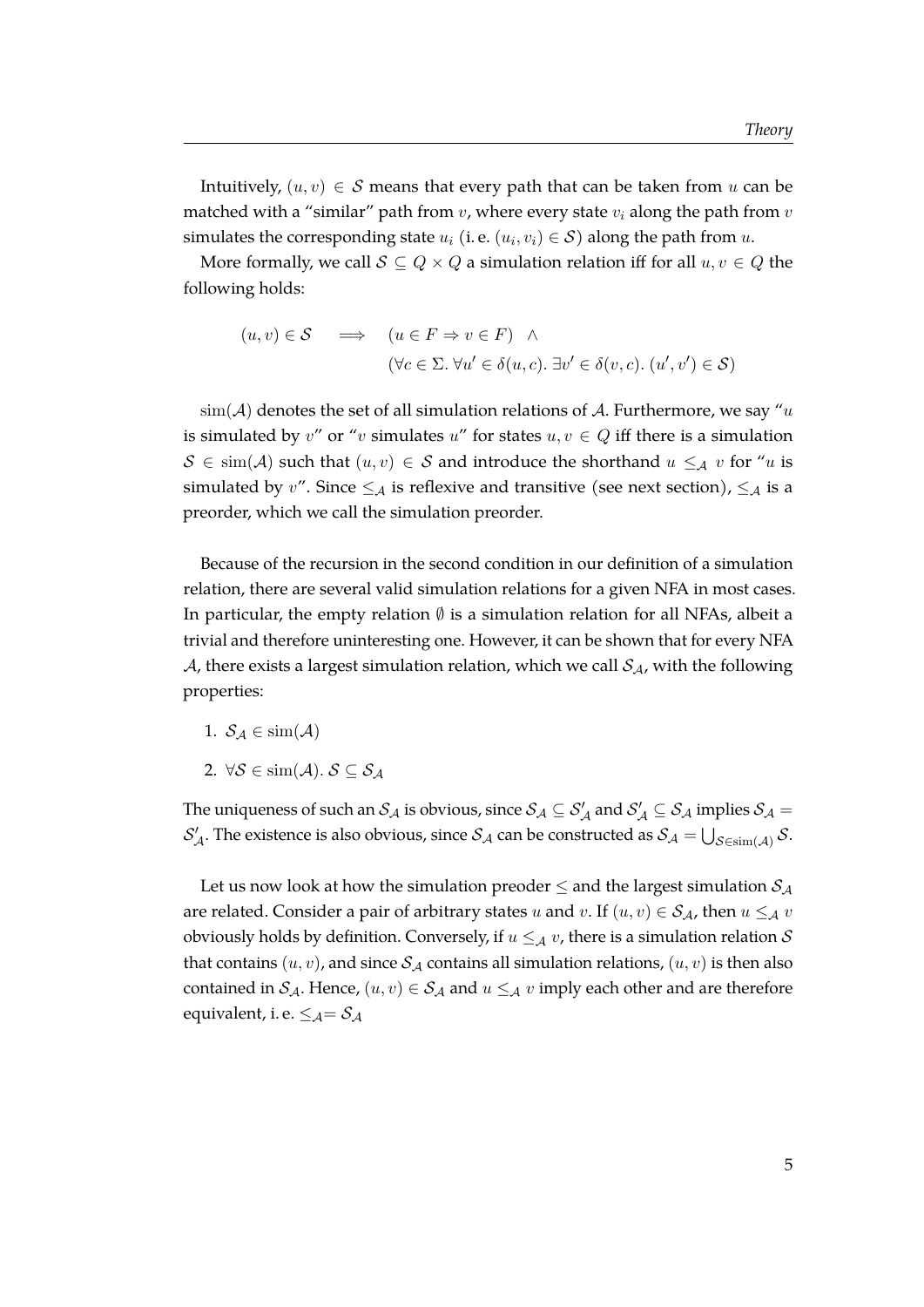Now we shall take a look at the consequences of simulation. It can easily be seen that  $u \leq_{\mathcal{A}} v$  implies  $\mathcal{L}(u) \subseteq \mathcal{L}(v)$ : if  $w \in \mathcal{L}(u)$ , there is some path from u to a final state with the word  $w$ , and because  $v$  simulates  $u$ , we can then always find an equivalent path from  $v$  to a final state (proof by induction over word length, see Isabelle proof).

However, the converse does not hold in the general case: consider an arbitrary non-empty word  $cw \in \mathcal{L}(u)$ . If v is to simulate u, there must be one successor state  $v' \in \delta(v, c)$  that fulfils all the criteria for simulation, independently of what w looks like. For  $cw$  merely to be accepted by  $v$ , on the other hand, the automaton may take separate routes from  $v$ , depending on  $w$ . Therefore, simulation is strictly stronger than language inclusion. This is also illustrated by Figure [1.](#page-12-0)

<span id="page-12-0"></span>

Figure 1: An automaton that illustrates that  $\mathcal{L}(u) \subseteq \mathcal{L}(v)$  does not necessarily imply  $u \leq_{\mathcal{A}} v$ . In this automaton,  $\mathcal{L}(u) = \mathcal{L}(a(a^*|b^*)) = \mathcal{L}(v)$ , but neither  $v'_1$  nor  $v_2'$  simulate  $u'$ , which implies  $u \nleq v$ 

In a *Deterministic Finite Automaton* (DFA), that is an NFA in which  $|I| = 1$  and  $\forall q \, c. |\delta(q, c)| = 1$ , this situation does not occur – the simulation preorder and right language inclusion are equivalent for DFAs.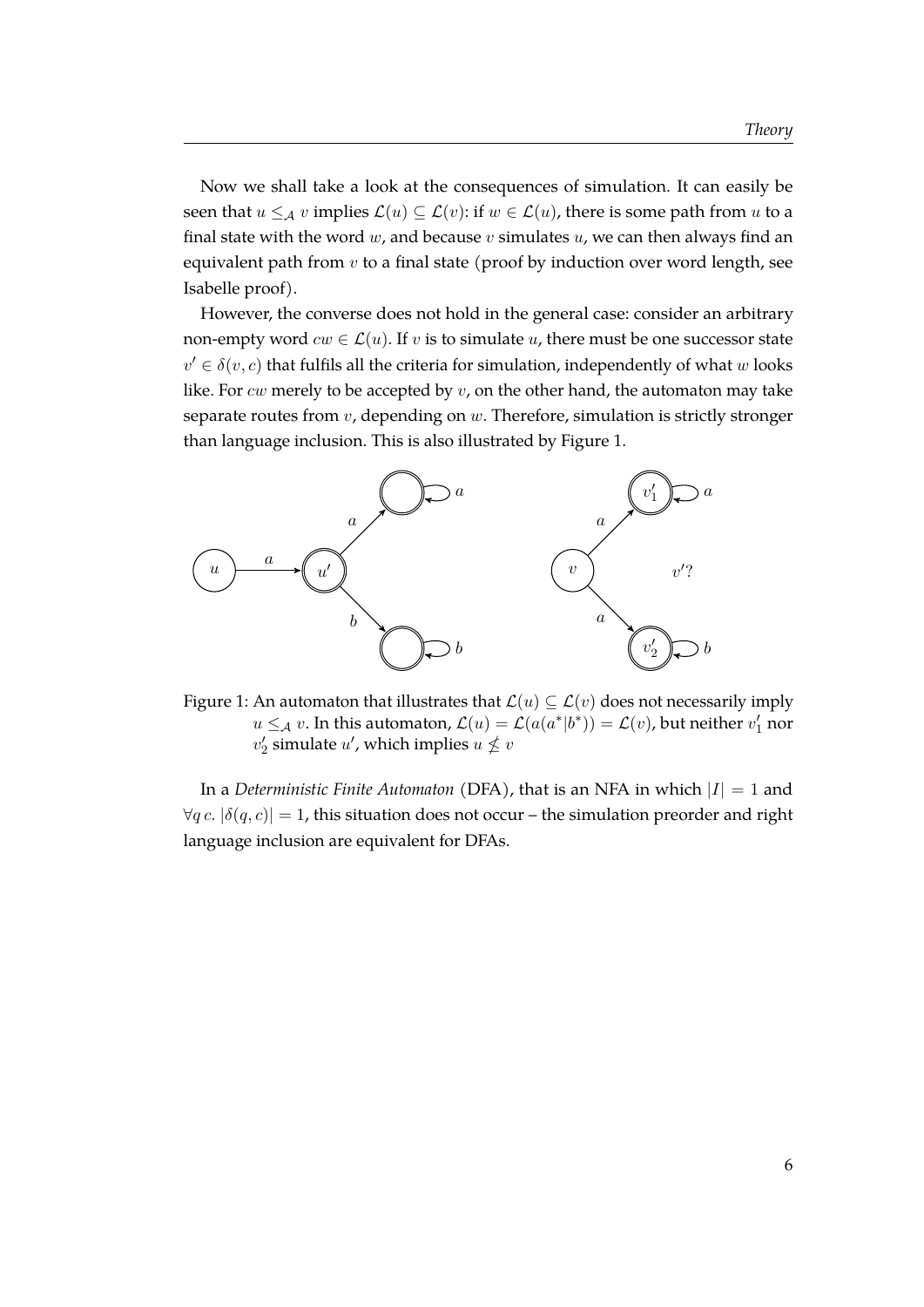#### <span id="page-13-0"></span>**2.3 Properties of the simulation preorder**

#### <span id="page-13-1"></span>**2.3.1 Reflexivity**

Obviously, any state in an automaton can simulate itself, i.e. for all  $u \in \mathcal{Q}$ , we have  $(u, u) \in S_A$  and, equivalently,  $u \leq_A u$ . This can be shown easily by showing that  $\{(u, u) \mid u \in Q\}$  is a simulation:

$$
u = v \implies (u \in F \Rightarrow v \in F) \land (\forall c \in \Sigma. \forall u' \in \delta(u, c). \exists v' \in \delta(v, c). u' = v')
$$

Both conditions are trivially fulfilled. Therefore,  $\{(u, u) | u \in Q\}$  is a simulation, which implies that it is contained in  $S_A$ , which implies that  $S_A$  is reflexive.

#### <span id="page-13-2"></span>**2.3.2 Transitivity**

The proof for transitivity requires reasoning about the transitive closure  $\mathcal{S}^+_\mathcal{A}$  of  $\mathcal{S}_\mathcal{A}.$ It can be shown that  $\mathcal{S}^+_\mathcal{A}$  is equal to  $\mathcal{S}_\mathcal{A}$  by showing that  $\mathcal{S}^+_\mathcal{A}$  is a simulation itself.

The condition that needs to be verified for  $\mathcal{S}^+_\mathcal{A}$  to be a simulation is:

$$
(u, w) \in \mathcal{S}_{\mathcal{A}}^{+} \quad \Longrightarrow \quad (u \in F \Rightarrow w \in F) \quad \land
$$

$$
(\forall c \in \Sigma. \ \forall u' \in \delta(u, c). \ \exists w' \in \delta(w, c). \ (u', w') \in \mathcal{S}_{\mathcal{A}}^{+})
$$

This can be shown quite easily by induction over the assumption  $(u, w) \in \mathcal{S}^+_\mathcal{A}$ , using the inductive definition of the transitive closure. For details, refer to the formal proof in Isabelle.

#### <span id="page-13-3"></span>**2.4 Reduction of NFAs using simulation preorders**

In [\[INY04\]](#page-39-0) and [\[CC03\]](#page-39-5), three criteria related to simulation preorders for reducing NFAs are given. Two states  $u, v \in Q$  can be merged if one of the following holds:

1. 
$$
u \leq_A v
$$
 and  $v \leq_A u$ 

- 2.  $u \leq A^{-1} v$  and  $v \leq A^{-1} u$
- 3.  $u \leq_{\mathcal{A}} v$  and  $u \leq_{\mathcal{A}^{-1}} v$  and  $\mathcal{L}(u, u) = \{\varepsilon\}$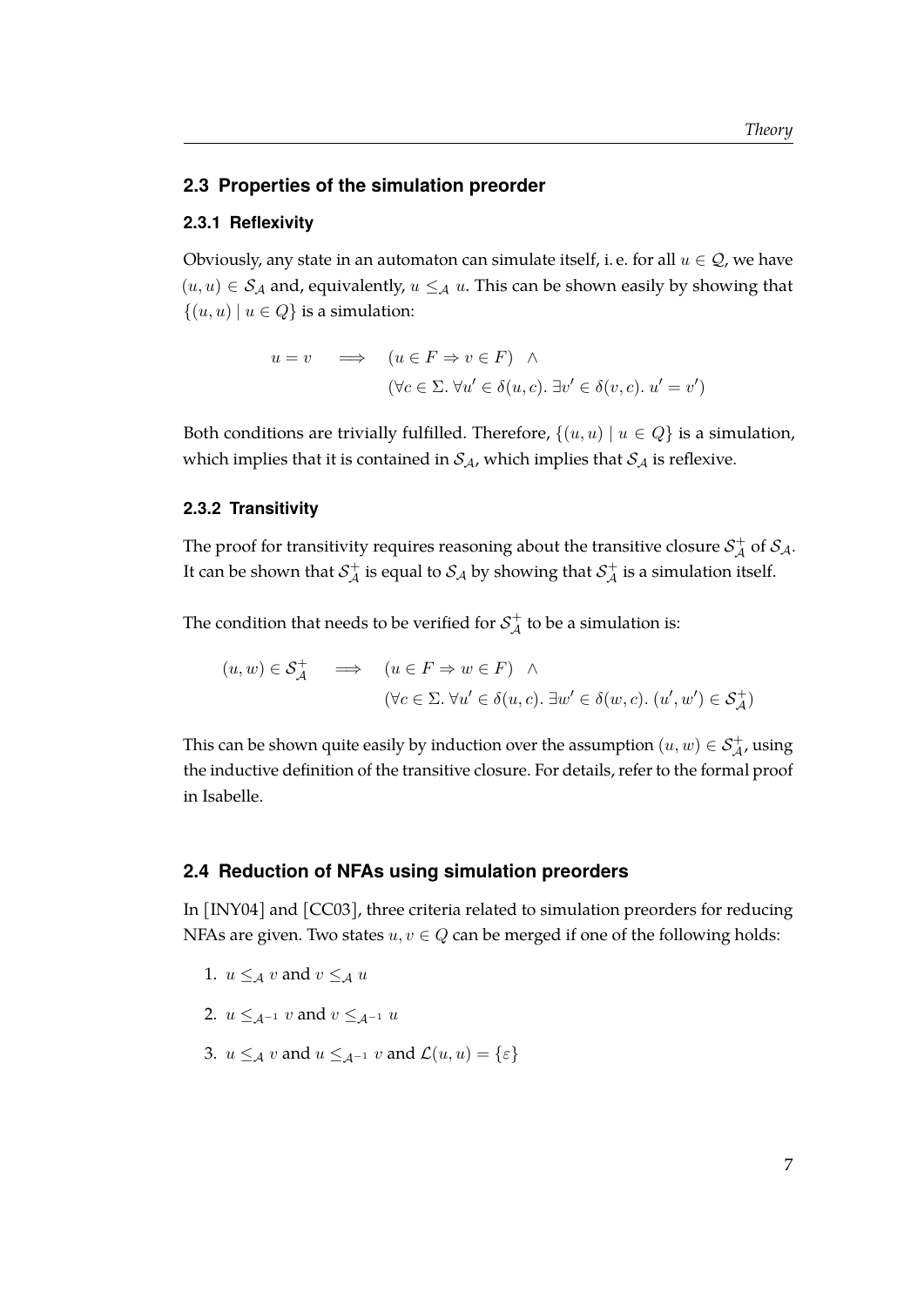The reason for this is that for arbitrary  $p, q \in Q$ , the property  $p \leq_{\mathcal{A}} q$  implies  $\vec{\mathcal{L}}(p) \subseteq$  $\vec{\mathcal{L}}(q)$  and  $p \leq_{A^{-1}} q$  implies  $\vec{\mathcal{L}}(p) \subseteq \vec{\mathcal{L}}(q)$ . Therefore, each of the three properties above implies the corresponding following one:

- 1.  $\vec{\mathcal{L}}(u) = \vec{\mathcal{L}}(v)$
- 2.  $\overline{\mathcal{L}}(u) = \overline{\mathcal{L}}(v)$
- 3.  $\vec{\mathcal{L}}(u) \subseteq \vec{\mathcal{L}}(v)$  and  $\vec{\mathcal{L}}(u) \subseteq \vec{\mathcal{L}}(v)$  and  $\mathcal{L}(u, u) = \{\varepsilon\}$

The intuitive explanations for why states can be merged if one of these properties applies are:

- 1. Once the automaton is in u or v (by reading some word  $w_1$ ), it will accept  $w_2$ if it is in  $u$  iff it accepts  $w_2$  when it is in  $v$ . Therefore, it does not matter whether the automaton is in  $u$  or in  $v$  and we may simply contract the two states, since they behave the same.
- 2. Since  $\tilde{\mathcal{L}}(v)=\vec{\mathcal{L}}_{\mathcal{A}^{-1}}(v)$ , we have right language equality of  $u$  and  $v$  in  $\mathcal{A}^{-1}.$  This means that by property 1, we can merge  $u$  and  $v$  in  $\mathcal{A}^{-1}$ , and this implies that we can merge them in  $A$  as well.
- 3. For each path that leads from an initial state to  $u$ , there is a path from an initial state to v since  $\overline{\mathcal{L}}(u) \subseteq \overline{\mathcal{L}}(v)$ . Also, for each path that leads from u to a final state, there is a path from v to a final state since  $\vec{\mathcal{L}}(u) \subseteq \vec{\mathcal{L}}(v)$ . Therefore, the state  $u$  is completely subsumed by the state  $v$  and we can therefore simply delete  $u$  – or, equivalently, merge it with v. The condition  $\mathcal{L}(u, u) = \{\varepsilon\}$  means that  $u$  may not be non-trivially reachable from itself, i.e. it may only occur once on any path. This is necessary for the reduction to work [\[CC05\]](#page-39-6).

However, it is crucial to be aware that merging states according to one of these properties can interfere with another property. If one merges two states  $u$  and  $v$  to some state z due to property 1, the  $\leq_{A^{-1}}$  preorder can change and if one merges them due to property 2, the  $\leq_{\mathcal{A}}$  preorder may change.<sup>[1](#page-14-0)</sup> This, of course, means that merging states due to one property may reduce one's possibilities to merge states in later steps. Therefore, some merging strategies can lead to smaller automata than others. In [\[ISoY05\]](#page-39-7), it is shown that the problem of using these preorders to reduce an NFA optimally is in fact NP-hard.

<span id="page-14-0"></span><sup>&</sup>lt;sup>1</sup>By *change* we mean that the left and right languages of a new state z may not have a certain property w. r. t. another state even though the left and right languages of  $u$  or  $v$  did.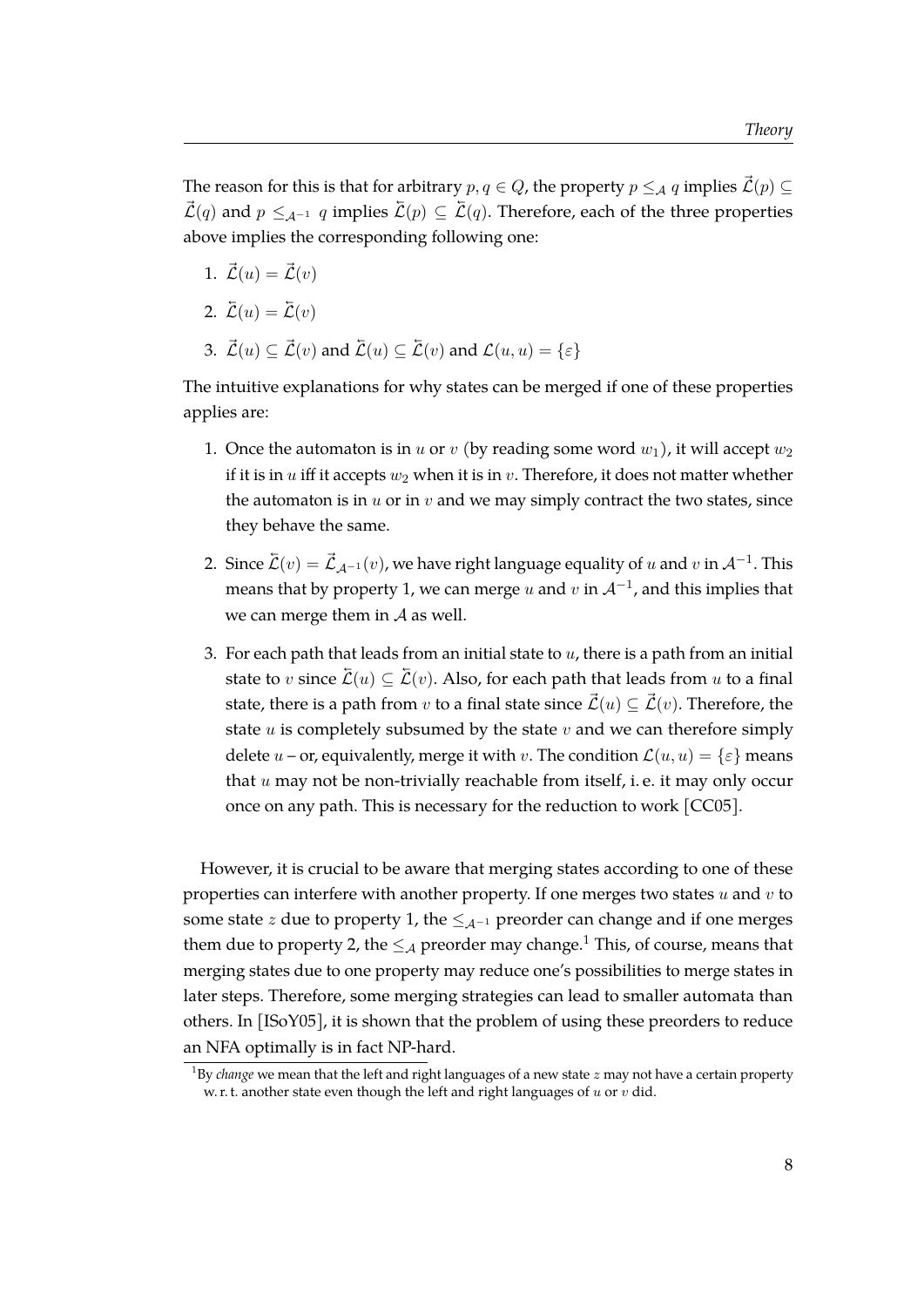# <span id="page-15-0"></span>**3 The algorithm and the refinement process**

#### <span id="page-15-1"></span>**3.1 Using the Refinement Framework**

Before explaining our correctness proof, we will give a short introduction to how refinement in general and with the Refinement Framework in particular works. For a detailed introduction, see [\[LT12\]](#page-39-3).

Verification by refinement works by first formalising the algorithm on a mathematical level, i. e. working with sets, set comprehensions and so on. Having proven this abstract algorithm correct, the next step is to successively replace the abstract statements with more concrete computations, e. g. set comprehensions are replaced by loops that compute the set. Optimisations such as caching can also be performed in this way; for instance, a complex expression may be replaced with a cache lookup. In each step, the refinement has to be proven correct, i. e. one has to prove that the refined algorithm still does (roughly) the same.<sup>[2](#page-15-2)</sup>

The advantage of this approach is that most of the interesting part of the correctness proof is done on a very abstract level and the optimisations and implementation details can be handled separately, after the correctness of the basic algorithm has already been shown. If one were to prove the entire algorithm without these refinement steps, the proof would be very lengthy and difficult to understand and maintain.

The verification and refinement process is supported by the Refinement Framework with a number of tools, such as a nondeterministic $^3$  $^3$ , monadic programming language in which abstract algorithms can be implemented easily, a *verification condition generator* (VCG) to prove the correctness of algorithms in this language, a *refinement condition generator* (RCG) to guide the refinement process by extracting the relevant proof obligations that arise from replacing parts of the algorithm and a number of other tools that automate parts of the process.

<span id="page-15-2"></span><sup>2</sup> *roughly the same* means that, due to nondeterminism, the refined algorithm may have only a subset of the possible results of the original algorithm, and also, the result may have a different "format" if data refinement is used. (see [3.4.1\)](#page-25-1)

<span id="page-15-3"></span> $3$ The reason why nondeterminism is often required even though the resulting algorithms are, of course, deterministic, is that on the abstract level, one often has operations such as *return some arbitrary element of the set* A and can therefore have many possible results – or indeed none. The notion *programme 1 refines programme 2* then means that programme 1 returns a (not necessarily proper) subset of the possible results of programme 2. Ideally, in the end one has an executable programme that has exactly one result and that refines the set of all valid results.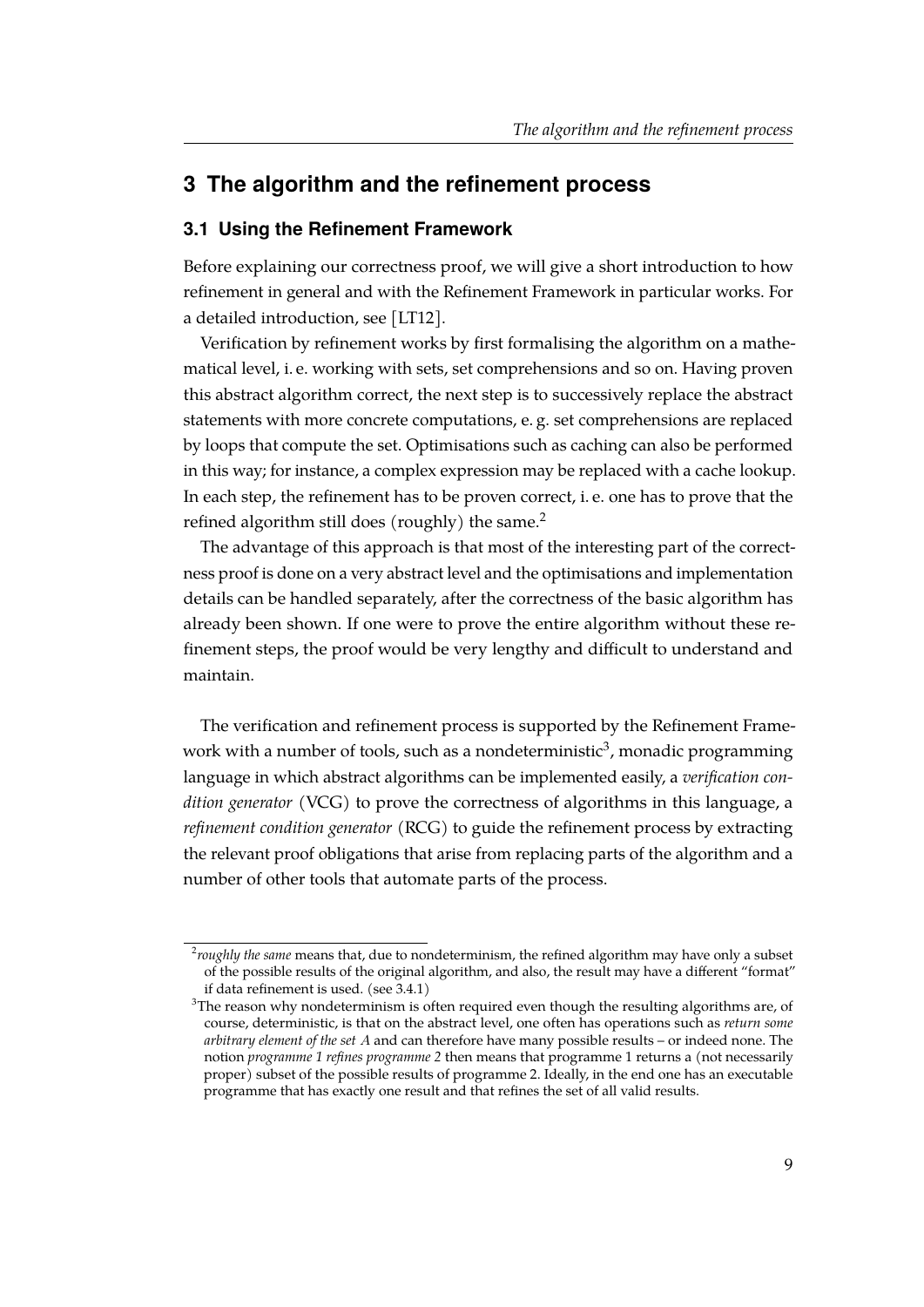#### <span id="page-16-0"></span>**3.2 The abstract algorithm**

In this section, we will now define our modified version of the algorithm given in [\[INY04\]](#page-39-0) and explain, on an intuitive level, why it is correct.

The idea behind computing simulation preorders is that nonsimulatability<sup>[4](#page-16-1)</sup> of pairs of states propagates backwards in the automaton: for one state  $v$  to simulate another state  $u$ , we need to be able to match every step from  $u$  with an equivalent step from  $v$ , i.e. if we know that for some  $u' \in \delta(u, c)$  there is no  $v' \in \delta(v, c)$  which simulates  $u'$ , we can conclude that  $v$  cannot simulate  $u$ .

We can therefore start with an initial, coarse $^5$  $^5$  estimate of our simulation preorder  $S_A$  and successively remove pairs  $(u, v)$  that violate the simulation condition<sup>[6](#page-16-3)</sup> until there are no such pairs anymore.

As the initial estimate, we take the set of all  $(u, v)$  with  $u \in F \Rightarrow v \in F$ , which is the largest set of state pairs that fulfil the first property of a simulation. The following piece of pseudocode, which is similar to the abstract algorithm for simulation preorders on node-labelled graphs given by Henzinger et al in [\[HHK95\]](#page-39-2), illustrates this principle of successively removing pairs that violate the second condition:

| <b>Algorithm 1</b> compute $S_{A}$ naive (A)                                                                                                   |  |  |  |  |  |
|------------------------------------------------------------------------------------------------------------------------------------------------|--|--|--|--|--|
| $1 \mathcal{S} := (Q \setminus F) \times Q \cup F \times F$                                                                                    |  |  |  |  |  |
| 2 while $\exists (u, v) \in S$ . $\exists c \in \Sigma$ . $\exists u' \in \delta(u, c)$ . $\nexists v' \in \delta(v, c)$ . $(u', v') \in S$ do |  |  |  |  |  |
| 3 <b>obtain</b> such a $(u, v)$                                                                                                                |  |  |  |  |  |
| 4 $\mathcal{S} := \mathcal{S} \setminus \{(u, v)\}\$                                                                                           |  |  |  |  |  |
| 5 end while                                                                                                                                    |  |  |  |  |  |

However, this algorithm is rather inefficient. In each iteration, it traverses the entire set  $S$ , looking for a violating pair. Ilie et al. use several modifications to make the algorithm more efficient. First of all, they do not compute  $\leq$  directly, but compute  $\not\leq$  instead, successively adding pairs of states. The incomplete  $\not\leq$  relation is called  $\omega$ in the algorithm.

Furthermore, they introduce an additional set  $\mathcal C$  which stores all those state pairs in  $\omega$  that have not been processed yet, i. e. the  $(u', v')$  of which we know that  $v'$  does not simulate  $u'$ , but we have not propagated that information backwards to the

<span id="page-16-1"></span><sup>&</sup>lt;sup>4</sup> For lack of a better word. What we mean by *nonsimulatability* of a pair  $(u, v)$  is that  $(u, v)$  cannot be in a simulation, i. e.  $u \nleq v$ .

<span id="page-16-2"></span> $^5$ c*oarse* meaning all the pairs that are in  $\mathcal{S}_{\mathcal{A}}$  are in our relation, but there may also be pairs in our estimate that are not in  $S_A$ .

<span id="page-16-3"></span> $<sup>6</sup>$ the two properties in the definition of a simulation relation, although we can take care of the</sup>  $u \in F \Rightarrow v \in F$  condition in our initial estimate so that we only have to check for pairs violating the second condition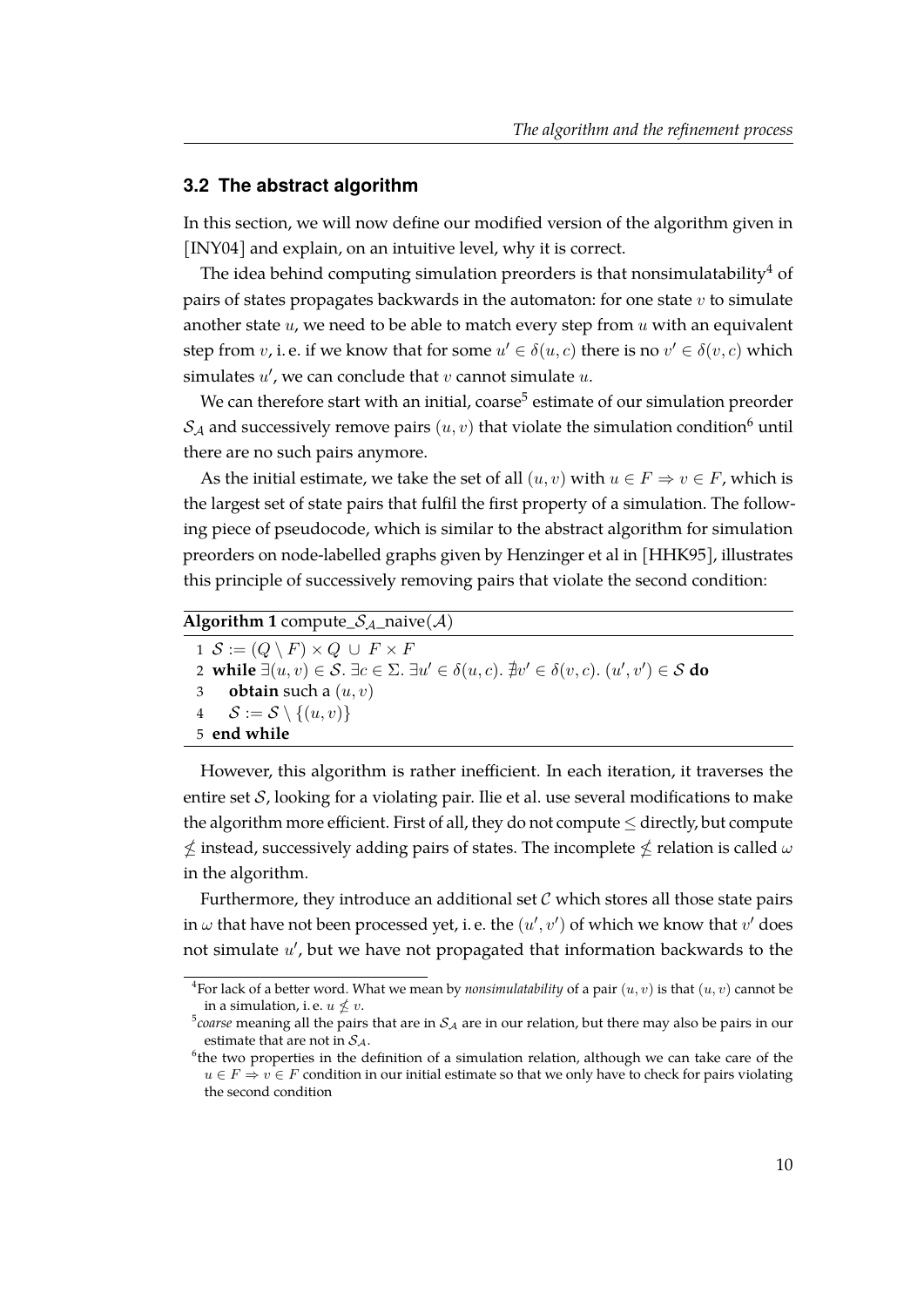predecessors of  $u'$  and  $v'$ . This way, we do not have to look for violating pairs in each iteration but can simply take a  $(u', v')$  from  $\mathcal C$  and propagate its nonsimulatability, adding to  $\omega$  and C all  $(u, v)$  for which v cannot simulate u any longer due to this new information.

**Algorithm 2** INY basic( $A$ )

 $1 \omega := F \times (Q \setminus F) \cup \{(u, v) \mid \exists c. \delta(u, c) \neq \emptyset \wedge \delta(v, c) = \emptyset\}$  $\mathcal{C} := \omega$ **while**  $C \neq \emptyset$  **do obtain**  $(u', v') \in \mathcal{C}$  $C := C \setminus \{(u, v)\}\$  $T := \{(u, v) \mid c \in \Sigma, v \in \delta^{-1}(v', c), u \in \delta^{-1}(u', c).$  $(u, v) \notin \omega \wedge \forall v'' \in \delta(v, c).$   $(u', v'') \in \omega \setminus C$ <sup>78</sup>  $\omega := \omega \cup T$  $C := \mathcal{C} \cup T$  **end while** 10 **return** ω

For given  $u'$  and  $v'$ , the set  $T$  is the set of all pairs  $(u, v) \notin \omega$  where  $u$  is a predecessor of u' w. r. t.  $c \in \Sigma$  and v is a predecessor of v' w. r. t. some  $c \in \Sigma$  so that v can no longer simulate  $u$ . It is the set of all pairs that are affected by the fact that  $v'$  cannot be simulated by  $u'$ . Therefore, we have to add  $T$  to  $\omega$  and  $\mathcal{C}$ .

Note that the second part of the initialisation of  $\omega$  and  $\mathcal C$  is crucial. Ilie et al. have chosen  $F \times (Q \setminus F)$  as their initial value for  $\omega$  and  $\mathcal{C}$ . This is a mistake, since it fails to recognise the nonsimulatability of states  $u, v$  where there is a  $u' \in \delta(u, c)$ , but  $\delta(v, c) = \emptyset$ , meaning a step from u to u' with the character c cannot be matched with any step from  $v$  at all. A simple example would be the following automaton:



Figure 2: An example for an automaton where  $u \nleq v$  for which the algorithm given by Ilie et al. erroneously computes  $\omega = \emptyset$  and therefore  $(u, v) \notin \omega$ .

This, of course, can only be the case in non-total automata. For total automata, the algorithm works as described in [\[INY04\]](#page-39-0).

<sup>&</sup>lt;sup>7</sup>Note that the syntax  $\{t(a, b, c) \mid a \in A, b \in B, c \in C$ .  $P(a, b, c)\}$  means

 $\{t' \mid \exists a \in A, b \in B, c \in C. \quad t' = t(a, b, c) \land P(a, b, c)\}.$ 

<sup>&</sup>lt;sup>8</sup>You may wonder why it says  $\omega \setminus C$  and not  $\omega$ . The reason for that is that with  $\omega \setminus C$ , this expensive condition can later be optimised easily, but with  $\omega$ , this would not be possible (see p. [17\)](#page-22-0).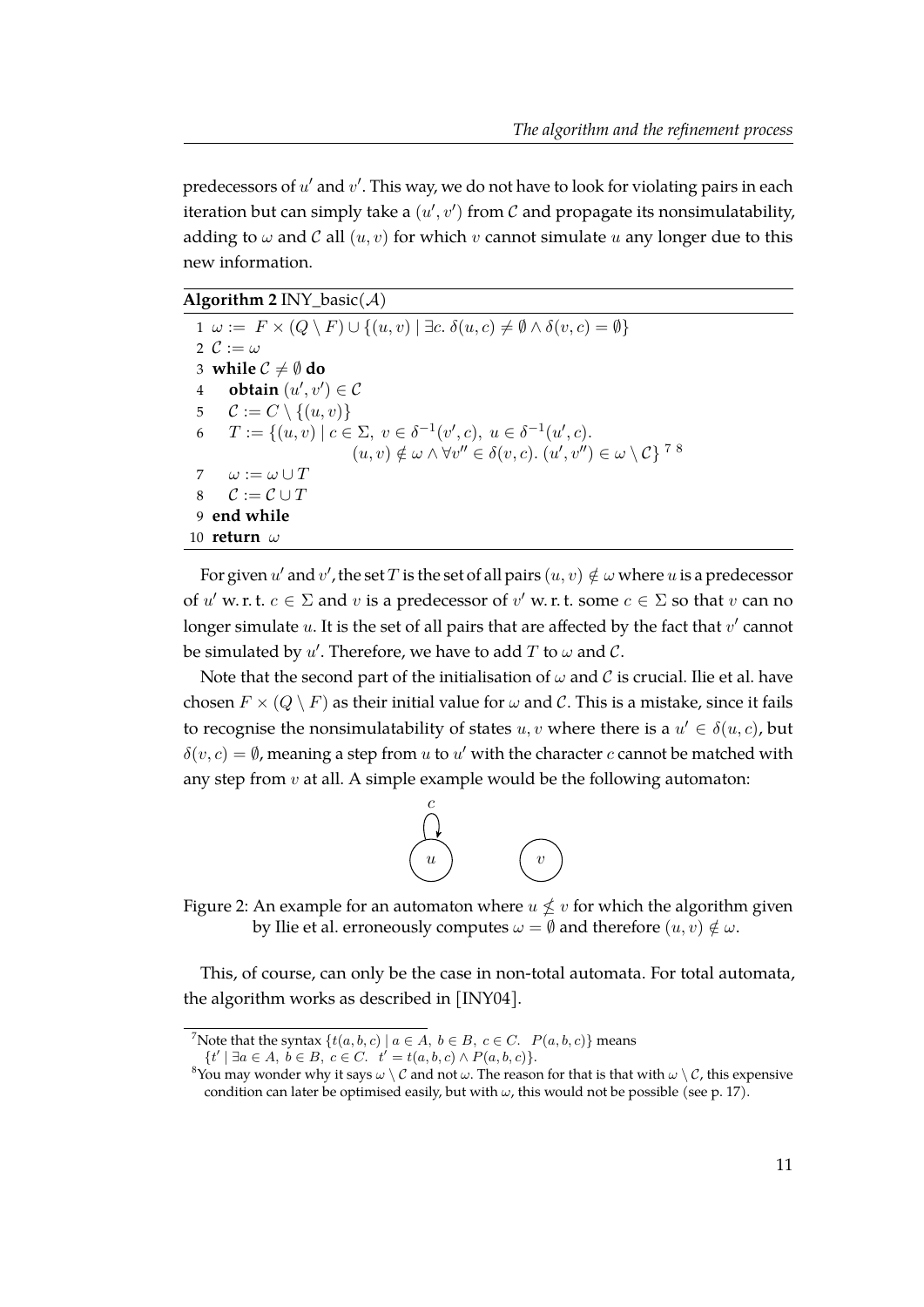#### <span id="page-18-0"></span>**3.3 Verification**

In order to prove the correctness of the algorithm, we first need to give a loop invariant and a termination proof for the **while** loop.

#### <span id="page-18-1"></span>**3.3.1 Termination**

Termination can be proven by giving a well-founded relation over our variables  $\omega, \mathcal{C}$ and showing that the  $\omega', C'$  obtained at the end of one iteration are smaller w. r. t. that relation than the original  $\omega$ , C. A good choice for such a relation is a strict order based on the measure function  $\phi(\omega, C) = |(Q \times Q) \setminus (\omega \setminus C)|$ . In each iteration, this measure decreases by 1, since we only add elements to both  $\omega$  and  $\mathcal C$  and remove exactly one element from C.

#### <span id="page-18-2"></span>**3.3.2 Loop invariant**

The loop invariant we chose contains the following five facts:

- 1.  $\omega \subseteq Q \times Q$
- 2.  $F \times (Q \setminus F) \subseteq \omega$ ( $\omega$  contains all  $(u, v)$  that violate simulation condition 1)
- 3.  $\mathcal{C} \subseteq \omega$
- 4.  $\omega \cap \mathcal{S}_A = \emptyset$

(i. e.  $\omega$  never becomes too large)

5.  $(u, v) \notin \omega \wedge u' \in \delta(u, c) \Longrightarrow \exists v' \in \delta(v, c)$ .  $(u', v') \notin \omega \setminus C$ (i. e. after each iteration,  $\omega$  is "large enough"; each  $(u, v) \notin \omega$  must "justify" its absence from  $\omega$  by providing a suitable successor  $v'$  to match any step from  $u$ to some  $u'$ )

It can be seen quite easily that our initial values for  $\omega$  and C fulfil these conditions. We will now proceed to prove the conservation of these properties after a single iteration of the loop.

- **Properties 1-3:** The first three properties of the invariant are trivially preserved by an iteration
- **Property 4:** In essence, we have to show that none of the pairs in T can be in a simulation relation. This is because the condition for simulating pairs is a direct contradiction to the definition of T.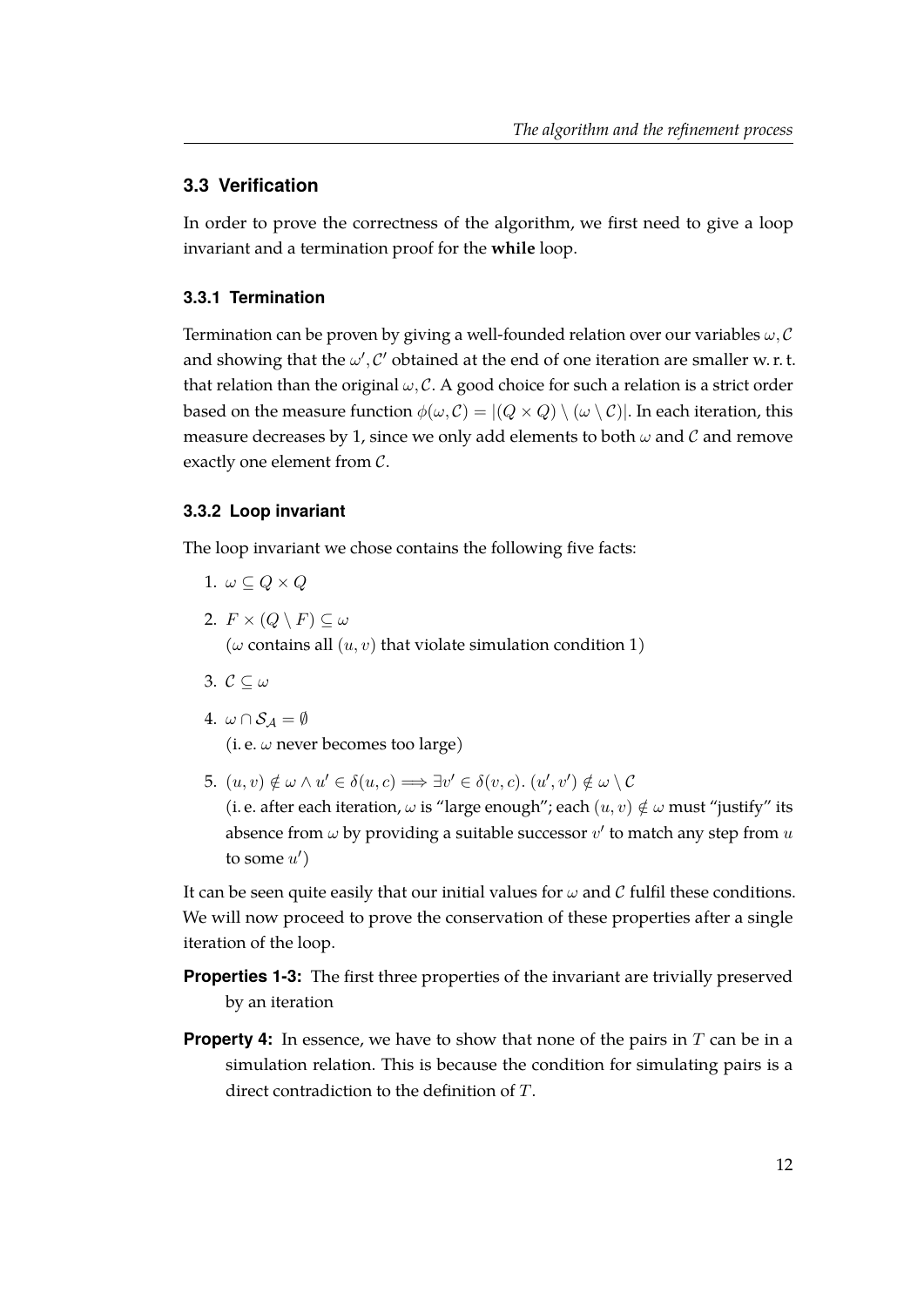**Property 5:** This reduces to showing that for any  $(u, v) \in T$  and  $u'' \in \delta(u, c)$ , there is a  $v'' \in \delta(v, c)$  such that  $(u'', v'') \in \omega \setminus C$  (which implies  $(u'', v'') \neq (u', v')$ , as  $(u', v')$  was just removed from  $\mathcal{C}$ ).

This means that if the simulation of  $u$  by  $v$  relied on the simulation of  $u'$  by  $v'$  so far and  $(u, v)$  is still not in  $\omega$  after the iteration, there has to be another suitable  $v'' \in \delta(v, c)$  for any step from u to u' with c that previously relied on simulation of  $u'$  by  $v'$ . This is the case because of the definition of  $T$ : if there were no such  $(u'', v'')$ , the pair  $(u, v)$  would be in T.

At this point, we have shown that the loop terminates and preserves the invariant. What remains to be shown is that if the invariant still holds for  $C = \emptyset$ , this implies the correctness of the algorithm, i.e.  $S_A = (Q \times Q) \setminus \omega$ :

- ⊆**:** because  $ω ⊆ Q × Q$  and  $ω ∩ S<sub>A</sub> = ∅$  (from invariant) and  $S<sub>A</sub> ⊆ Q × Q$  (by definition)
- $≥$ **:** because (*Q* × *Q*) \ ω is a simulation and *S<sub>A</sub>* contains all simulation relations. The fact that it is a simulation is a direct consequence of invariant properties 1, 2, and 5, which correspond directly to the definition of a simulation relation.

Therefore, the algorithm correctly computes the correct value for  $\omega$ . This concludes the essential part of the verification; what remains is the concretisation of the abstract operations in the algorithm, such as the set comprehensions and the ∀ condition.

#### <span id="page-19-0"></span>**3.3.3 Refinement**

We will now refine the set comprehension in the **while** loop with nested **for each** loops. Recall that the set  $T$  was defined as:

$$
T := \{(u, v) \mid c \in \Sigma, v \in \delta^{-1}(v', c), u \in \delta^{-1}(u', c).
$$
  

$$
(u, v) \notin \omega \land \forall v'' \in \delta(v, c). (u', v'') \in \omega \setminus C\}
$$

Each of the loops effectively removes one of the three quantified variables  $c$ ,  $v$ , and  $u$  in the set comprehension by iterating over all possible values for the variable. We will proceed in this order, i.e. the outermost loop iterates over all  $c \in \Sigma$ , the next over all  $v \in \delta^{-1}(v', c)$  and so on. The conditions  $(u, v) \notin \omega$  and  $\forall v'' \in \delta(v, c)$ .  $(u', v'') \in$  $\omega \setminus \mathcal{C}$  will be transformed to if statements in the loops. Since the second condition depends only on v and c, but not on u, the corresponding **if** statement can be moved outwards to the loop over all  $v$ .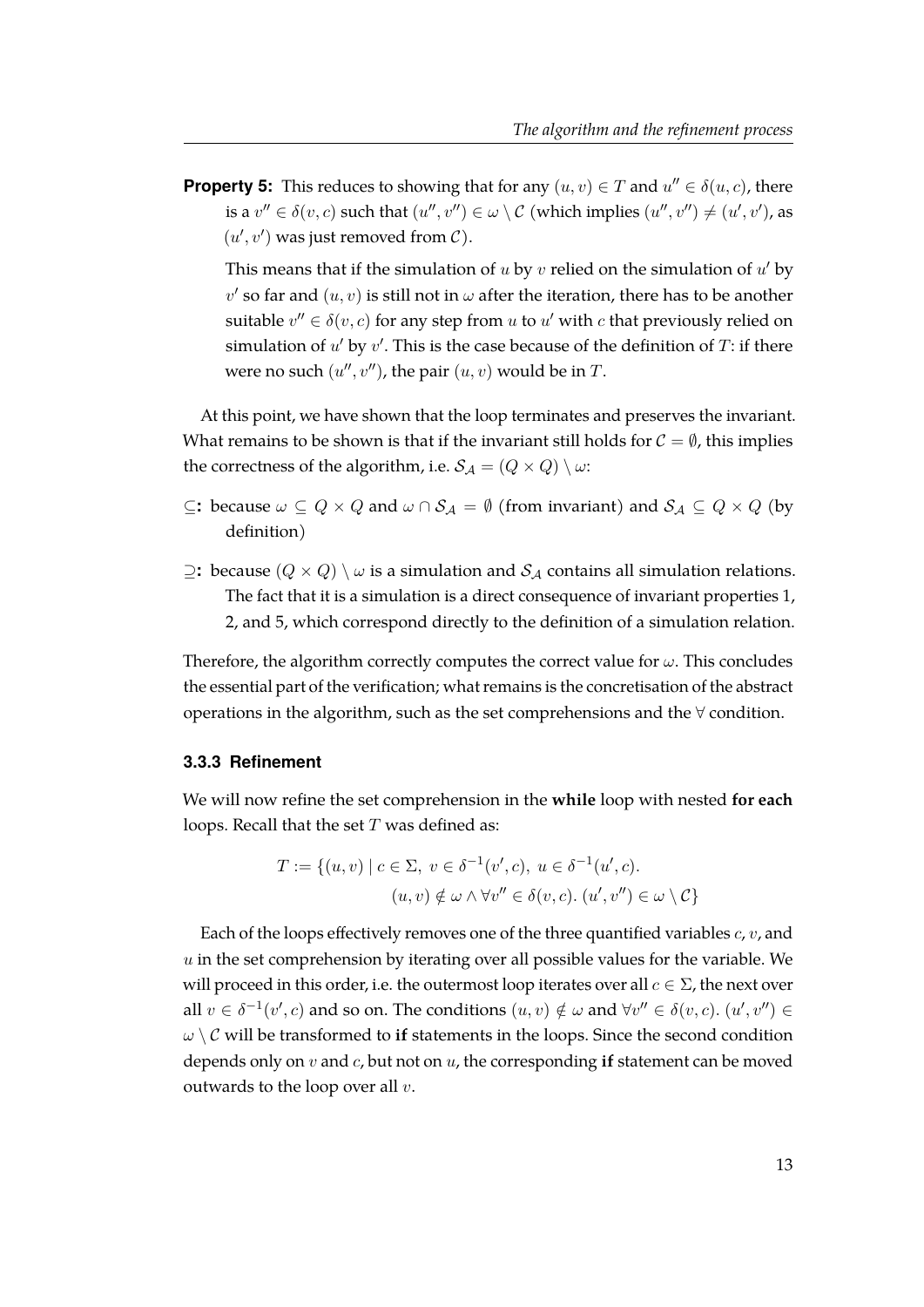A subtle complication in the refinement of the algorithm is that it works with nested loops over all  $c \in \Sigma$ , all  $v \in \delta^{-1}(v',c)$  and so on, updating  $\omega$  and  $\mathcal C$  with every iteration. Therefore, later loop iterations do not operate on the original  $\omega$  – they already work with an updated version of  $\omega$  that may contain more elements than the original  $\omega$ . However, since any elements added to  $\omega$  are also added to  $\mathcal{C}$ , the set  $\omega \setminus \mathcal{C}$  stays invariant, which means that the changing  $\omega$  and  $\mathcal{C}$  do not change the overall result, as the loop iterations only work with  $\omega \setminus C$ .

It became apparent that due to complications with the nested loops and changing  $\omega$  and  $\mathcal C$ , it is easier to use not  $\omega' = \omega \cup T$  and  $\mathcal C' = \mathcal C \cup T$ , but a generalised version of this. In this generalised condition, we allow an arbitrary set  $T'$  to be added to  $\omega$ and  $C$  as long as it has the following two properties:

1.  $T \subseteq T'$  (*T'* must be *large enough*) 2.  $T' \cap S_{\mathcal{A}} = \emptyset$  (*T'* must not be *too large*)

The abstract algorithm with the modified **obtain** statement looks like this:

| <b>Algorithm 3</b> INY_abstract1( $\mathcal{A}$ )                                                                                                                      |  |  |  |  |
|------------------------------------------------------------------------------------------------------------------------------------------------------------------------|--|--|--|--|
| $1 \omega := F \times (Q \setminus F) \cup \{(u, v) \mid \exists c. \delta(u, c) \neq \emptyset \wedge \delta(v, c) = \emptyset\}$                                     |  |  |  |  |
| 2 $\mathcal{C} := \omega$                                                                                                                                              |  |  |  |  |
| 3 while $C \neq \emptyset$ do                                                                                                                                          |  |  |  |  |
| <b>obtain</b> $(u', v') \in \mathcal{C}$<br>$\overline{4}$                                                                                                             |  |  |  |  |
| 5 $C := C \setminus \{(u', v')\}$                                                                                                                                      |  |  |  |  |
| <b>obtain</b> $(\omega', \mathcal{C}') \in \{(\omega', \mathcal{C}') \mid T' = \omega' - \omega = \mathcal{C}' - \mathcal{C} \text{ and } T' \text{ is valid}\}\$<br>6 |  |  |  |  |
| 7 $\omega := \omega'$                                                                                                                                                  |  |  |  |  |
| $\mathcal{C} := \mathcal{C}'$<br>8                                                                                                                                     |  |  |  |  |
| 9 end while                                                                                                                                                            |  |  |  |  |
| 10 <b>return</b> $\omega$                                                                                                                                              |  |  |  |  |
| $T'$ is valid $\iff T \subseteq T'$ and $T' \cap S_{\mathcal{A}} = \emptyset$                                                                                          |  |  |  |  |
| (where $T$ is defined as before)                                                                                                                                       |  |  |  |  |

For our refinement, we now have to replace the statement in line 6 with a **for each** loop that iterates over all  $c \in \Sigma$  and computes such a pair  $(\omega', \mathcal{C}')$ . This loop will contain a similar **obtain** statement, but without the quantification over c. We need to replace this statement with another for loop that iterates over all  $v \in \delta^{-1}(v', c)$ and so on, until no **obtain** statements remain.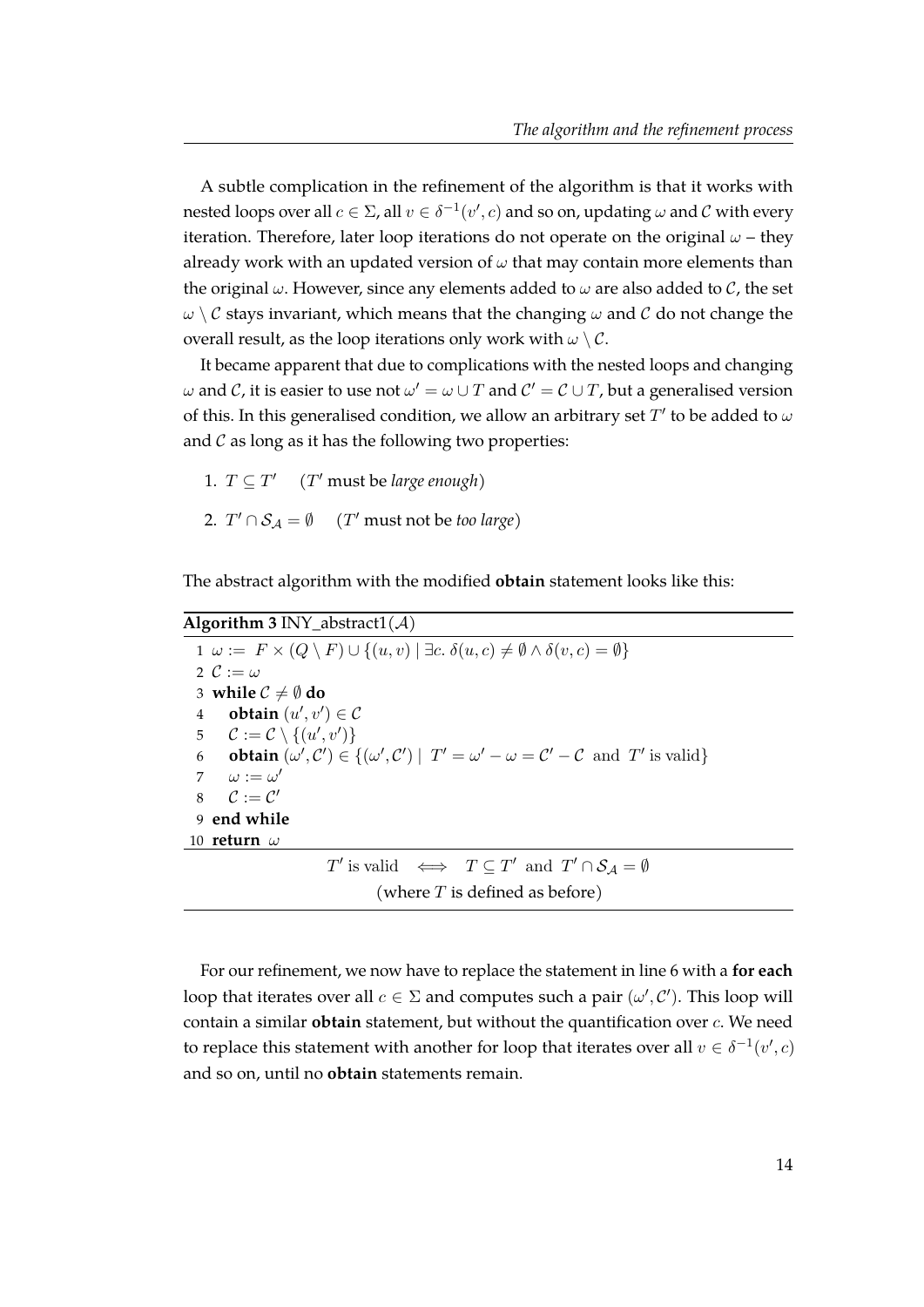The three loops look like this:

**Algorithm 4** INY\_abstract2\_loopc( $A$ ,  $\omega$ ,  $C$ ,  $u'$ ,  $v'$ )

1 **for each**  $c \in \Sigma$  **do 2 obtain**  $(\omega', C') \in \{(\omega', C') | T'_1 = \omega' - \omega = C' - C \text{ and } T'_1 \text{ is valid}\}\$ 3  $\omega := \omega'$ 4  $C := C'$ 5 **end for** 6 **return**  $(\omega, C)$  $T'_1$  is valid  $\iff$   $T_1(c) \subseteq T'_1$  and  $T'_1 \cap S_{\mathcal{A}} = \emptyset$ where  $T_1(c) = \{(u, v) \mid v \in \delta^{-1}(v', c), u \in \delta^{-1}(u', c).$ 

 $(u, v) \notin \omega \wedge \forall v'' \in \delta(v, c).$   $(u', v'') \in \omega \setminus C$ 

**Algorithm 5** INY\_abstract3\_loopv( $A$ ,  $\omega$ ,  $C$ ,  $u'$ ,  $v'$ ,  $c$ )

1 **for each**  $v \in \delta^{-1}(v', c)$  **do** 2 **if**  $\forall v'' \in \delta(v, c)$ .  $(u', v'') \in \omega \setminus C$  then 3 **obtain**  $(\omega', \mathcal{C}') \in \{(\omega', \mathcal{C}') \mid T'_2 = \omega' - \omega = \mathcal{C}' - \mathcal{C} \text{ and } T'_2 \text{ is valid}\}\$ 4  $\omega := \omega'$ 5  $C := C'$ 6 **end if** 7 **end for** 8 **return**  $(\omega, C)$  $T_2'$  is valid  $\iff T_2(c, v) \subseteq T_2'$  and  $T_2' \cap S_{\mathcal{A}} = \emptyset$ where  $T_2(c, v) = \{(u, v) | u \in \delta^{-1}(u', c). (u, v) \notin \omega\}$ 

**Algorithm 6** INY\_abstract4\_loopu( $A$ ,  $\omega$ ,  $C$ ,  $u'$ ,  $v'$ ,  $c$ ,  $v$ )

**for each**  $u \in \delta^{-1}(u', c)$  do **if**  $(u, v) \notin \omega$  **then**  $\omega := \omega \cup \{(u, v)\}\$  $\mathcal{C} := \mathcal{C} \cup \{(u, v)\}\$ 5 **end if** 6 **end for return**  $(\omega, C)$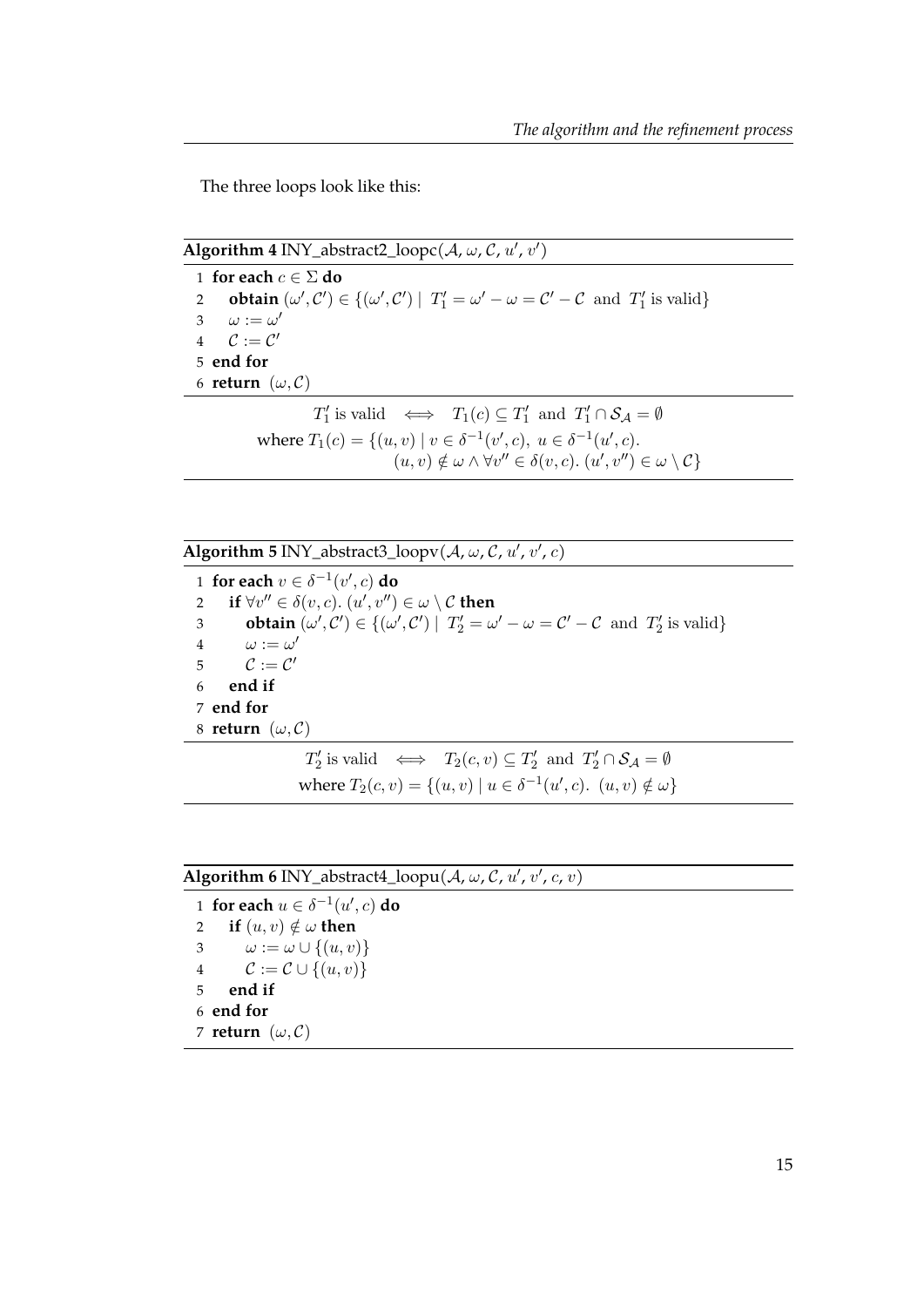After successively expanding all the **obtain** statements in the algorithm with the corresponding loops defined above, we get the following pseudocode:

### **Algorithm 7** INY\_abstract4( $\mathcal{A}$ )

|    | $1 \omega := F \times (Q \setminus F) \cup \{(u, v) \mid \exists c. \delta(u, c) \neq \emptyset \wedge \delta(v, c) = \emptyset\}$ |
|----|------------------------------------------------------------------------------------------------------------------------------------|
|    | 2 $\mathcal{C} := \omega$                                                                                                          |
|    | 3 while $C \neq \emptyset$ do                                                                                                      |
| 4  | <b>obtain</b> $(u', v') \in \mathcal{C}$                                                                                           |
| 5  | $\mathcal{C} := \mathcal{C} \setminus \{(u', v')\}$                                                                                |
| 6  | -for each $c \in \Sigma$ do                                                                                                        |
| 7  | for each $v \in \delta^{-1}(v', c)$ do                                                                                             |
| 8  | if $\forall v'' \in \delta(v, c)$ . $(u', v'') \in \omega \setminus C$ then                                                        |
| 9  | for each $u \in \delta^{-1}(u', c)$ do                                                                                             |
| 10 | if $(u, v) \notin \omega$ then                                                                                                     |
| 11 | $\omega := \omega \cup \{(u, v)\}\$                                                                                                |
| 12 | $\mathcal{C} := \mathcal{C} \cup \{(u, v)\}\$                                                                                      |
| 13 | end if                                                                                                                             |
| 14 | end for                                                                                                                            |
| 15 | end if                                                                                                                             |
| 16 | end for                                                                                                                            |
| 17 | end for                                                                                                                            |
|    | 18 end while                                                                                                                       |
|    | 19 return $\omega$                                                                                                                 |

<span id="page-22-0"></span>In summary: in each iteration of the **while** loop, one state pair  $(u', v')$  is removed from  $\mathcal C$  and the nonsimulatability of  $(u', v')$  is propagated to the predecessors of  $u'$ and  $v'$ , i. e. for all predecessors u of u' and v of  $v'$  (w. r. t. to some  $c \in \Sigma$ ), we check whether  $(u, v)$  is affected by the fact that  $u'$  cannot be simulated by  $v'$ . If, taking this new information into account, there is no successor  $v''$  of  $v$  left that can simulate  $u'$ , we now know that  $v$  cannot simulate  $u$  either, since  $u$  can make a step to  $u'$  with  $c$ , but v cannot match this step. Therefore,  $(u, v)$  must be added to  $\omega$  and  $\mathcal{C}$ .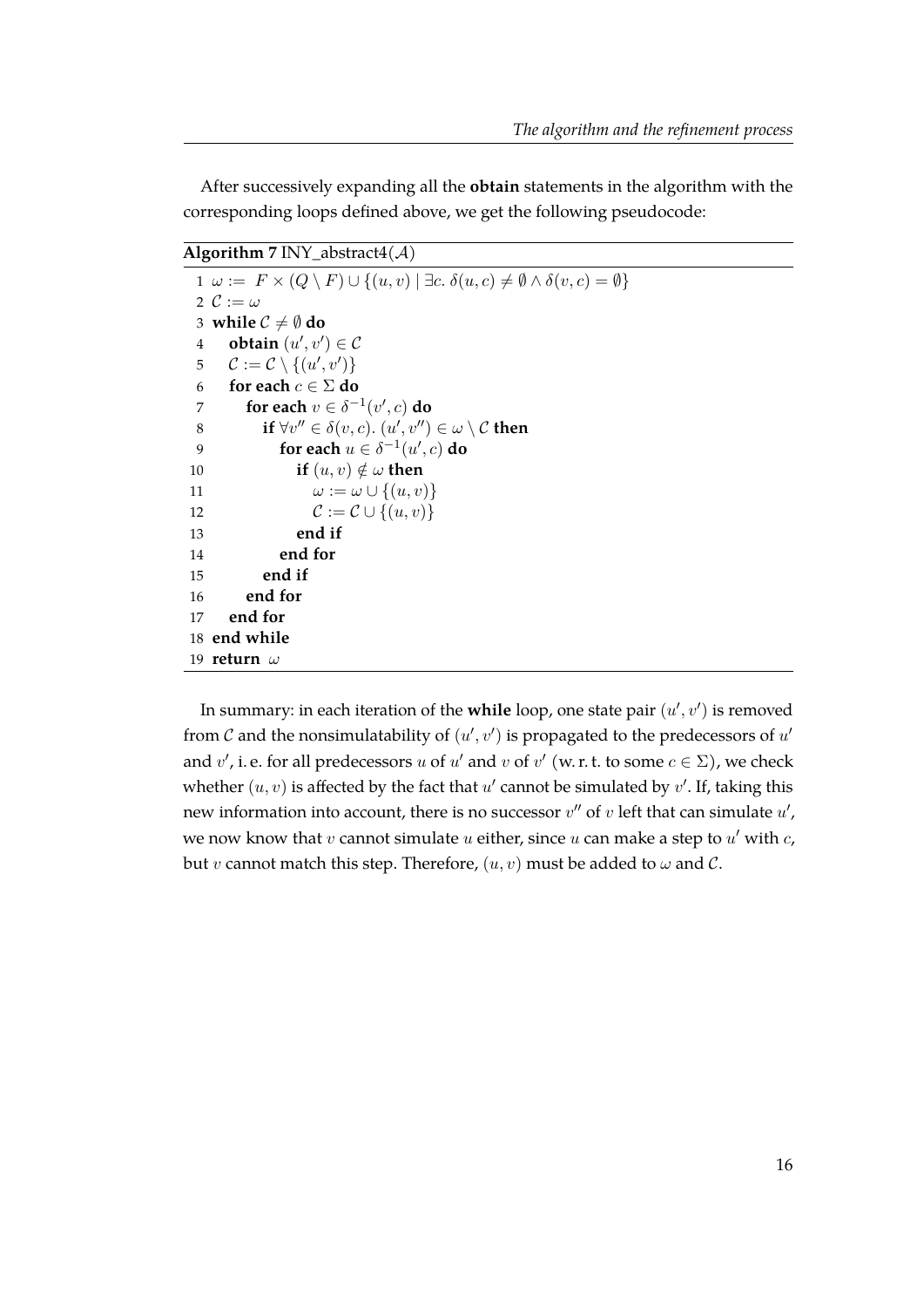Note that the condition of the first conditional, which contains a  $\forall$ , was not expanded to a **for each** loop. The reason for this is that there is a less expensive way to evaluate this condition without iterating over the entire set  $\delta(v, c)$ : we introduce a counter  $N(c, u', v)$  that keeps track of the number of the  $v'' \in \delta(v, c)$  that are not in  $\omega \setminus \mathcal{C}$ , i. e. the successors of v w. r. t. c that may – according to the knowledge at that point of the computation – be used to simulate  $u'$ , or which are already known not to simulate  $u'$  but where this information has not been propagated to the predecessors yet.

In the beginning, this number is equal to  $|\delta(v, c)|$  for each triple  $c, u', v$ , since  $\omega = \mathcal{C}$ . Intuitively: in the beginning, we have not propagated any information, so all successors of  $v$  w. r. t.  $c$  fulfil the conditions stated in the previous paragraph, which is why  $N(c, u', v)$  is simply the number of all successors of  $v$  w. r. t.  $c$ . During the execution of the algorithm, counter values will decrease due to backpropagation of nonsimulatability. The minimum value is, of course, 0. When a counter value reaches 0, this means no successor of  $v$  can be used to simulate  $u'$ , which, of course, means that  $v$  cannot simulate any predecessor w. r. t.  $c$  of  $u'$ . We can therefore replace the condition in the conditional with  $N(c, u', v) = 0$ , but also need to decrease  $N(c, u', v)$ for all  $c \in \Sigma$ ,  $v \in \delta^{-1}(v', c)$  whenever we remove some  $(u', v')$  from  $\mathcal{C}$ , since this means that another successor of  $v$  w. r. t.  $c$  is now known to be unable to simulate  $u'$ .

For efficiency, we also store  $|\delta(v, c)|$  for all v and c in a counter called d (these values are required in the initialisation of  $\omega$ ,  ${\cal C}$  and  $N)$  and we store  $\delta^{-1}(v,c)$  for all v and c in a map  $\delta^r$ .

In [\[INY04\]](#page-39-0), N increases from 0 to a maximum of  $|\delta(v, c)|$ . We chose to implement a decreasing counter instead in order to eliminate the lookups in the map  $d$ . This has led to an increase in performance of roughly five per cent compared to the increasing counter version of the algorithm that was first implemented.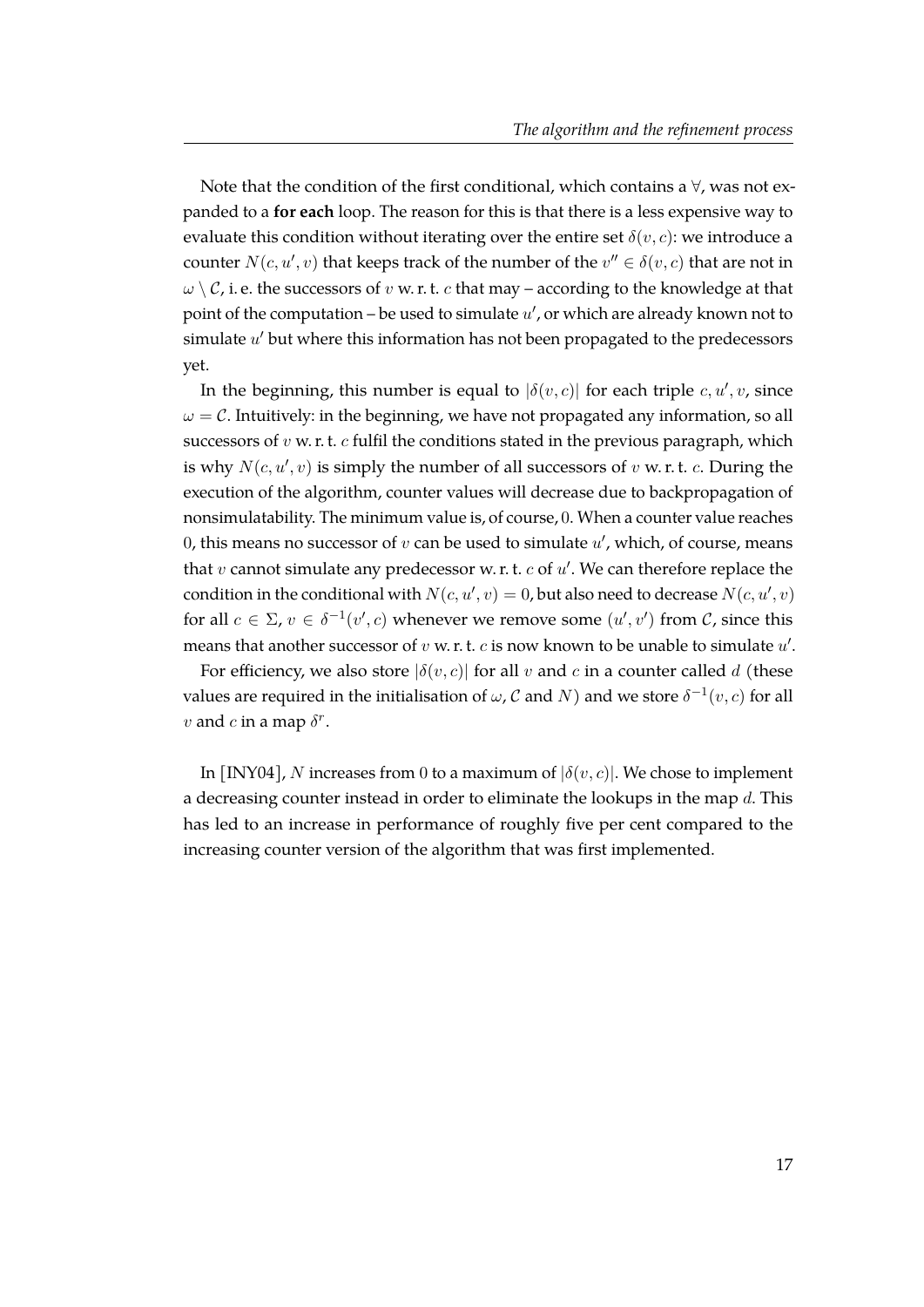The optimised algorithm using N, d, and  $\delta^r$  looks like this:

#### <span id="page-24-1"></span>**Algorithm 8** INY\_abstract5( $A$ )

**for each** v, c **do**  $d(v, c) := |\delta(v, c)|$ **for each**  $v$ ,  $c$ : **do**  $\delta^r(v, c) := \delta^{-1}(v, c)$ **for each** c, u', v: **do**  $N(c, u', v) := d(v, c)$  $4 \omega := F \times (Q \setminus F) \cup \{(u, v) \mid \exists c. d(u, c) \neq 0 \land d(v, c) = 0\}$  $\mathcal{C} := \omega$ **while**  $C \neq \emptyset$  **do obtain**  $(u', v') \in \mathcal{C}$  $C := C \setminus \{(u', v')\}$ **for each**  $c \in \Sigma$  **do for each**  $v \in \delta^{-1}(v', c)$  **do**  $N(c, u', v) := N(c, u', v) - 1$ **if**  $N(c, u', v) = 0$  **then for each**  $u \in \delta^{-1}(u', c)$  **do if**  $(u, v) \notin \omega$  **then**  $\omega := \omega \cup \{(u, v)\}\$  $\mathcal{C} := \mathcal{C} \cup \{(u, v)\}\$ 17 **end if** 18 **end for** 19 **end if** 20 **end for** 21 **end for end while** 23 **return** ω

The algorithm still contains a set comprehension in the initialisation. However, since the implementation is trivial – two nested **for each** loops with conditionals that test whether  $d(u)$  (resp.  $d(v)$ ) are non-zero (resp. zero) – we will not write it out in full. In fact, the initialisation of N, d, and  $\delta^r$  is also done somewhat differently in the algorithm that was defined and verified in Isabelle for reasons of efficiency, and it is implemented in a separate refinement step, but these are minor details, which is why we will not describe them in detail here.

#### <span id="page-24-0"></span>**3.3.4 Refinement proofs**

The correctness proofs for these refinements are relatively straightforward: with each consecutive replacement of a set comprehension with a **for each** loop, the invariant is generalised; for instance, in the loop over all  $c \in \Sigma$  the invariant states that the nonsimulatability of  $(u', v')$  has been propagated to all predecessors w.r.t.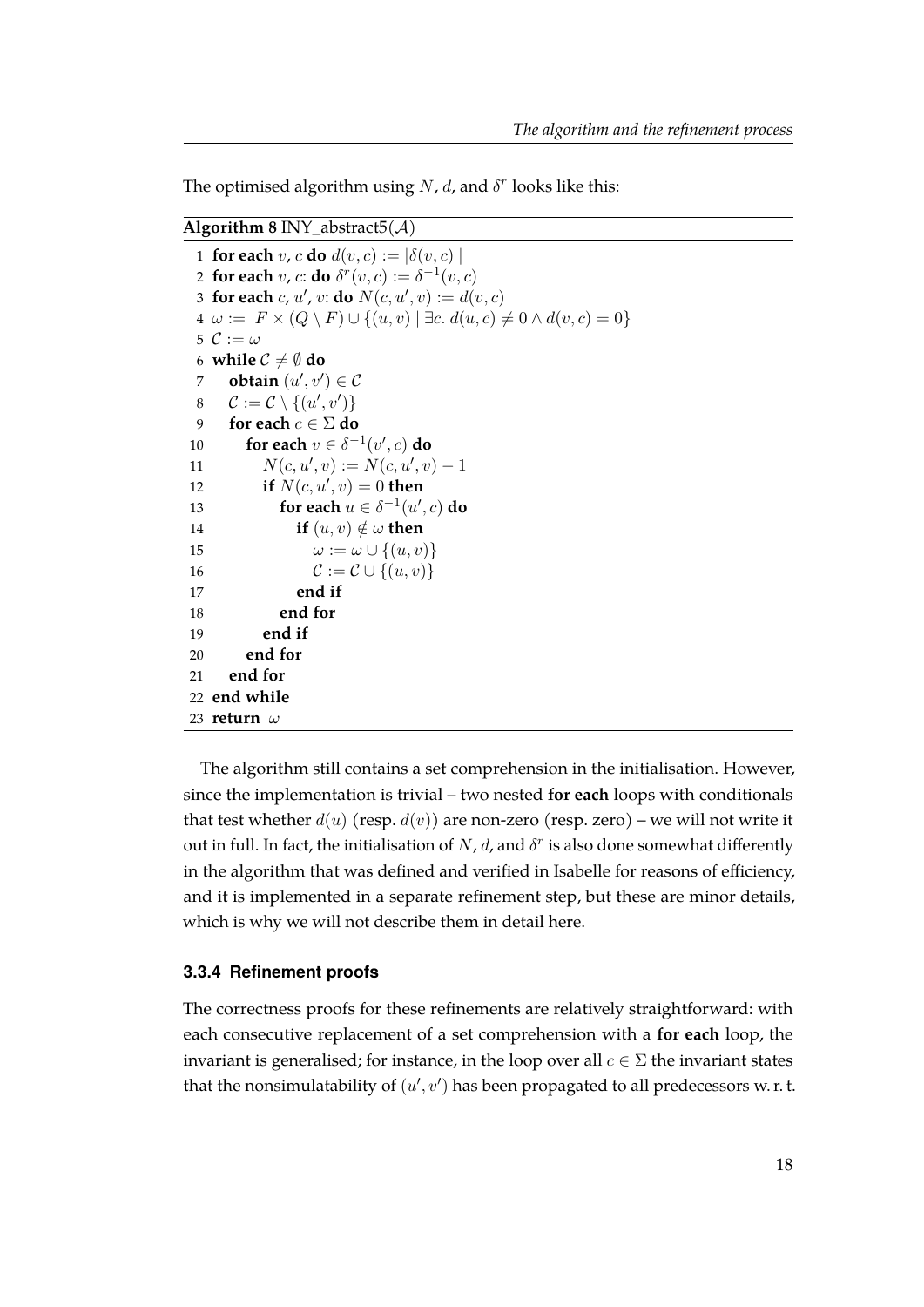some  $c \in \Sigma \setminus \Sigma'$ , where  $\Sigma'$  is the set of characters left in the iteration. For technical reasons, the information  $(u', v') \in \mathcal{C}$  is also carried in the invariants. For  $\Sigma' = \Sigma$ , the new invariant is directly implied by the invariant above it, and conversely, for  $\Sigma' = \emptyset$ , the new invariant implies the invariant above it for the next iteration.

After three such refinement steps, the only set comprehensions left are the ones in the initialisation. The next step is to introduce the counter. This requires augmentation of all the loop invariants with the condition that

 $\forall c, u', v. \ N(c, u', v) = |\{v'' \in \delta(v, c) \mid (u', v') \notin \omega \setminus C\}|$ 

and similar generalisations of this for the inner loop invariants.

Another small number of refinement steps are then performed to introduce d and  $\delta^r$  and to compute the initial values of  $\omega$ , C, N, d, and  $\delta^r$ . After all of this, the algorithm would already be executable were it not for the lack of concrete data structures. At this stage, we still operate on abstract mathematical sets  $(\omega, \mathcal{C}, \dots)$ and (partial) functions  $(N, d, \delta^r)$ . In the next step of the refinement process, these need to be replaced with data types that the code generator can handle.

#### <span id="page-25-0"></span>**3.4 The concrete algorithm and code generation**

#### <span id="page-25-1"></span>**3.4.1 Data refinement and concretisation**

In general, *data refinement* is the process of replacing data types in an algorithm with other data types that refine the original ones. "Refine" means that throughout the execution of the algorithm, the original *abstract* value and the new *concrete* value must be in a *refinement relation*. This relation relates two values if the concrete value is an implementation of the abstract one. The refinement relation can often be written in the form  $\{(s, s') \mid invar(s) \land s' = \alpha(s)\}\$ , where *invar* is some invariant for the concrete value and  $\alpha$  is an abstraction function that transforms the concrete value to an abstract value. This is the most common case, in which the refinement relation is *single-valued*, i. e. any well-formed concrete value represents one (and only one) abstract value, but an abstract value may have several corresponding concrete values – or indeed none at all.

A simple example would be the representation of an set with a distinct list. The refinement relation then is  $\{(s, s') \mid s \text{ is a distinct list } \wedge s' = set(s)\}.$ <sup>[9](#page-25-2)</sup> Note that the concrete values [23, 42] and [42, 23] correspond to the same abstract value  $\{23, 42\}$ ,

<span id="page-25-2"></span> $9^9$ A distinct list is a list in which no element occurs more than once,  $set(s)$  denotes the set of all values that occur in the list s.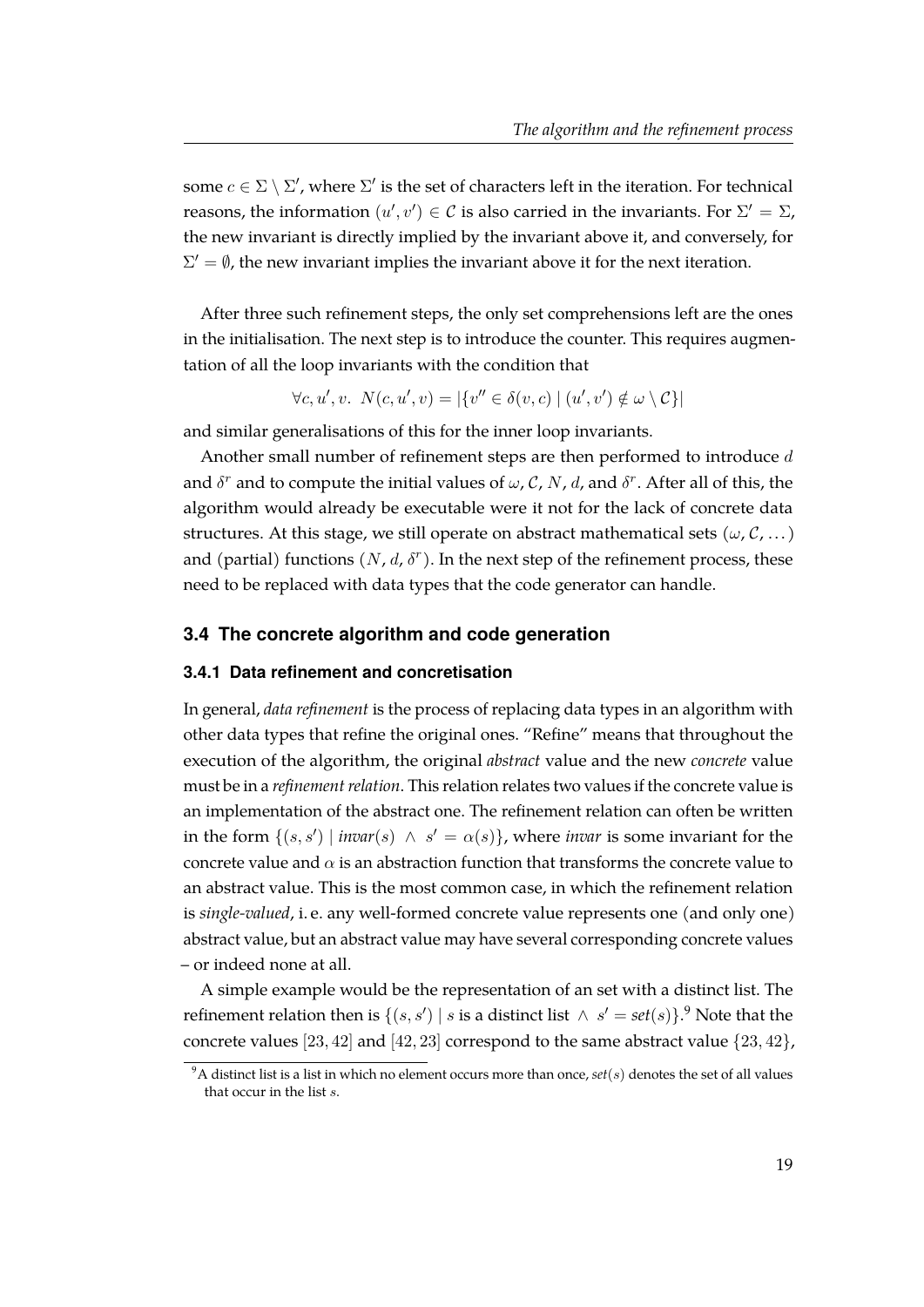whereas the concrete value [42, 42] corresponds to no abstract value at all, since it does not fulfil the invariant, and the abstract value  $\{1, 2, 3, \ldots\}$  does not have a corresponding concrete value either, since lists are always finite.

Another possible use for data refinement is optimisation, e. g. one might augment the abstract value with some kind of cache in order to avoid superfluous evaluations of an expensive expression. For example, the introduction of the counter  $N$  was data refinement: the abstract value is  $(\omega, C)$ , the concrete value is  $(\omega', C', N)$  and the two are related iff  $\omega' = \omega$ ,  $\mathcal{C}' = \mathcal{C}$  (the abstraction function) and N has the correct value for all  $c, u', v$  (the invariant for the concrete value).

Since the optimisations have already been performed, the only remaining data refinement is the replacement of abstract data types with concrete implementations. The remaining steps from here on are simple, but can become quite tedious, especially in relatively complex algorithms such as this. The three remaining steps that are necessary in order to obtain executable code for our algorithm with the Refinement Framework are:

1. Replacing the abstract mathematical data types (such as HOL sets and (partial) HOL functions) with generic *interfaces* for data structures provided by the Collection Framework [\[LL10\]](#page-39-8) that offer the same functionality. (*StdSet* and *StdMap*, respectively) These correspond to abstract data structures such as the *Set* and *Map* interfaces in Java. The connection between the abstract HOL data types and the concrete Collection Framework data types is also done with an abstraction function  $\alpha$  and an invariant *invar*.  $\alpha$  takes a concrete value, e.g. an *StdSet* and returns the corresponding abstract HOL set. The invariant ensures that the data structure is *well-formed* (recall the earlier example of the distinct list).

In order for the implementation to be correct, the operations on the concrete data types must satisfy certain correctness properties that state that the operations are compatible with the abstraction, e. g. for a well-formed value x, the abstract operation on  $\alpha(x)$  yields the same result as the abstraction of the concrete operation on x and the result must again be well-formed. For the *set insertion* operation, for instance, the correctness property is:

$$
invar(A) \implies \alpha(\text{set\_ins}(a, A)) = \alpha(A) \cup \{a\} \land invar(\text{set\_ins}(a, A))
$$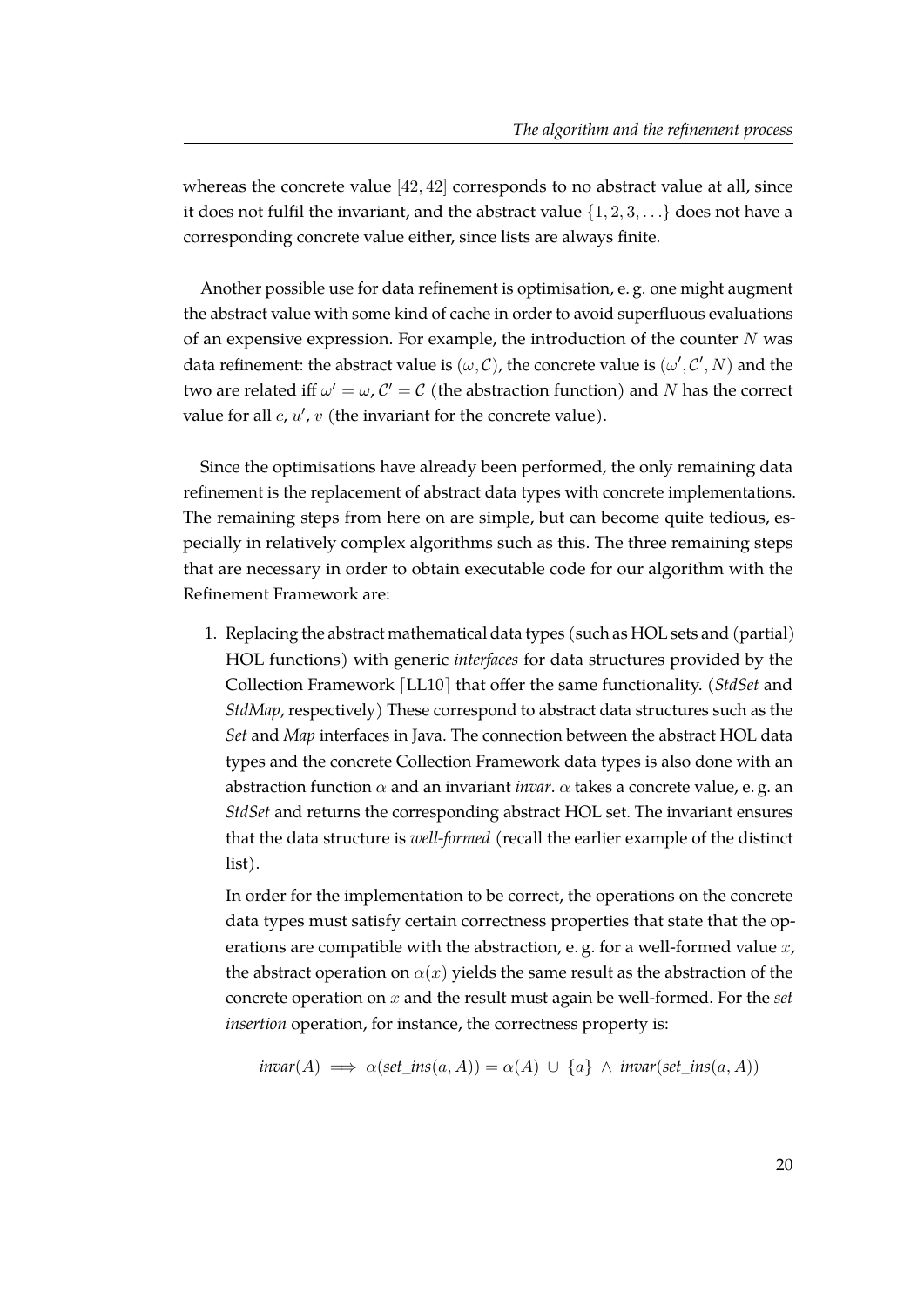- 2. Replacing **for each** loops with so-called iterators. These iterators are generalised versions of the fold functions in functional programming languages; an iterator is obtained by using an iterator function on a set data structure<sup>[10](#page-27-0)</sup> A. The iterator is then a function that takes as arguments an initial state  $\sigma_0$  (some value) and a function  $f$  that takes a state and an element of the set and produces a new state. The iterator then takes some element  $a_0$  from A and computes  $\sigma_1 = f(\sigma_0, a_0)$ , takes another element  $a_1$  from A and computes  $\sigma_2 = f(\sigma_1, a_1)$ and so on. Basically, the iterator computes  $f(\ldots f(f(\sigma_0, a_0), a_1) \ldots, a_{|A|-1})$ . There are different iterator functions with different properties, but we will only require the most basic one, *set\_iteratei*. [11](#page-27-1)
- 3. Replacing the interfaces (e. g. *StdSet* and *StdMap*) with concrete implementations (e. g. red-black tree-based set, distinct list, and hash set (resp. red-black tree-based map and hash map). These concrete implementations correspond to collection classes like *TreeSet* and *HashSet* (resp. *TreeMap* and *HashMap*) in Java.

In order to perform these three steps, we first need some environment in which we have all the required iterator functions and data structures and the required operations on them. This is done by declaring a *locale* and assuming the existence of these operations. For example, our algorithm computes a relation as a result, i. e. a set of pairs of automaton states. As a HOL type, this would be written as a *'q*×*'q set*. Therefore, the algorithm requires some data type *'qq\_set* that serves as a concrete implementation of a *'q*×*'q set*. In order to provide such a data structure, the locale fixes a type *'qq\_set* and a set of operations *qq\_set\_ops :: "('q*×*'q, 'qq\_set, \_) set\_ops\_scheme"* and assumes its correctness, i. e. *StdSet qq\_set\_ops*. [12](#page-27-2)

Within this locale, we can then reformulate statements such as  $\omega'' \cup \{(u, v)\}$ as  $qq\_set.ins((u, v), \omega'')$ .<sup>[13](#page-27-3) [14](#page-27-4)</sup> The correctness proof for this is mostly automatic, the conditions produced by the *refinement condition generator* can be proven immediately

<span id="page-27-0"></span><sup>10</sup>i. e. some implementation of *StdSet*

<span id="page-27-1"></span><sup>&</sup>lt;sup>11</sup>For instance, there is also *set iterateoi*, which returns an iterator that traverses the set in ascending order. *set\_iteratei* does not provide any information about the order of traversal, it can be thought of as fully nondeterministic.

<span id="page-27-2"></span><sup>&</sup>lt;sup>12</sup>StdSet is a locale provided by the Collection Framework that contains the correctness lemmas (see example with *set\_ins* on previous page) for all the operations in the operation record.

<span id="page-27-3"></span><sup>&</sup>lt;sup>13</sup>Note that the  $\omega''$  in the first expression is a HOL set of type *'q*×*'q set*, whereas the  $\omega''$  in the second expression is a Collection Framework set of type *'qq\_set*.

<span id="page-27-4"></span><sup>&</sup>lt;sup>14</sup>We use the mathematical notation  $f(x, y)$  for function application here instead of the functional programming notation  $f x y$  for reasons of consistency. In Isabelle, the latter is, of course, used.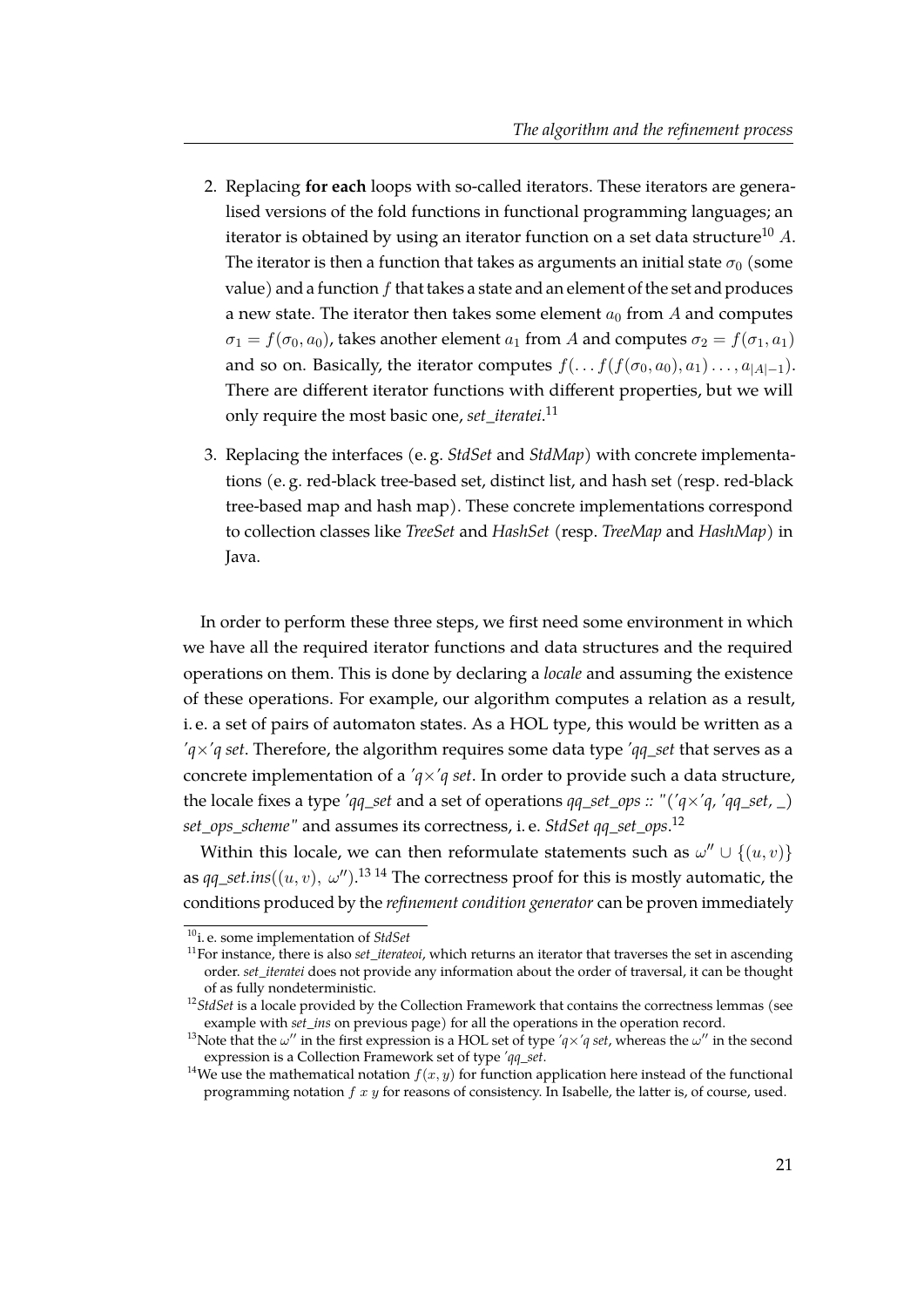with the correctness assumptions about the set/map operations. For instance, if we replace a ∅ in the algorithm with a *qq\_set.empty ()*, the RCG will generate a condition  $(qq_set_$ *ops.empty*  $(), \emptyset) \in br$  *qq\_set\_ops.o. qq\_set\_ops.invar, i. e. qq\_set.empty*  $()$  returns a valid data structure and this data structure corresponds to an empty set.

The *refine\_autoref* proof tactic provides automation for this entire process by replacing sets and maps and the operations on them with *StdSet* and *StdMap* and the corresponding operations and proving the correctness of these modifications automatically. However, it requires a rather complicated setup and tends to get stuck halfway through the process for subtle reasons that only a highly experienced user can pinpoint and fix. Therefore, only two refinement steps were performed with this method, with considerable assistance from Peter Lammich.

A minor complication in this particular algorithm is that we have nested data structures, namely the function  $\delta^r$ , that returns a set. Therefore, we cannot simply refine this to an *StdMap* that maps to a HOL set, nor can we refine it to a HOL function that returns an *StdSet*, but we must refine it to an *StdMap* that returns an *StdSet*. In order to do this, we must also define a special invariant and abstraction function for this *StdMap*. This invariant needs to ensure that not only does the invariant of the map itself hold, but also the invariant of all the sets it contains; similarly, the abstraction does not only apply abstraction to the map, but also to the sets that are contained in it. It would be interesting to investigate the possibility of automating these nested cases in future versions of the framework.

Once we have eliminated all the abstract HOL datatypes and **for each** loops from the algorithm, we have a working and executable version that computes the complement of the simulation preorder. From this, we can easily compute the actual simulation preorder by subtracting  $\omega$  from  $Q \times Q$ , which we do in a function called *compute*  $S_A$ . This function is now defined and proven correct inside the locale, i. e. under the assumption that suitable data types and a valid NFA  $\mathcal A$  exist. We can then do the next concretisation step in another locale by deriving an algorithm that works on a specific implementation of an NFA, namely *NFA\_by\_LTS*, which is an NFA that uses a so-called *labelled transition system* (LTS) internally. For convenience, we also collect all the required data structure operations in a record type. This locale can then be interpreted by giving such a record of concrete implementations for the data types, e. g. for *qq\_ops*, we can use *rs\_ops* for red-black trees or *lsi\_ops* for distinct lists. We then have a completely executable algorithm and a theorem that states that, when given a valid NFA  $\mathcal{A}$ , the algorithm correctly computes its simulation preorder  $S_4$ .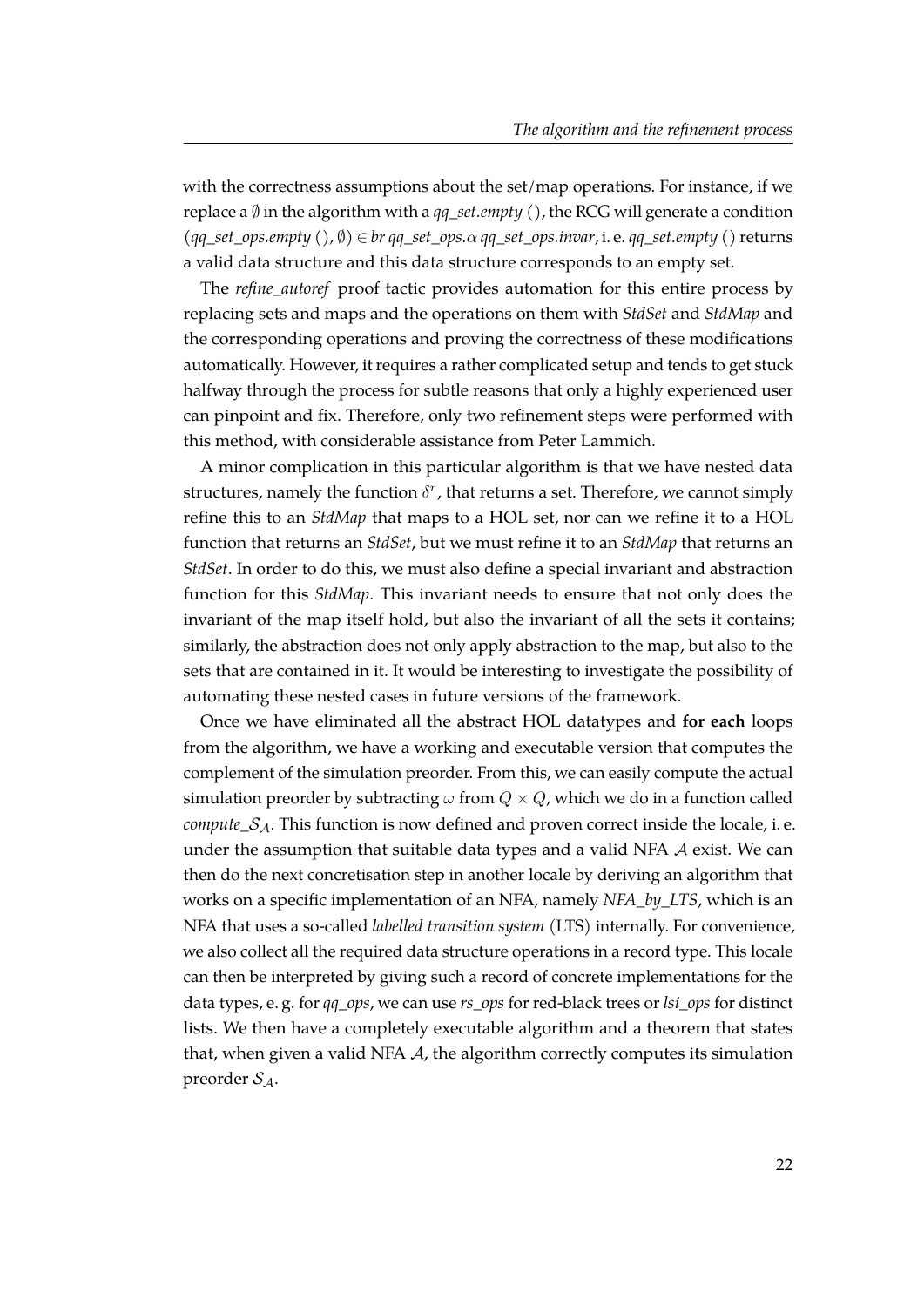The problem now is that we have an algorithm that is defined inside our locale and a lemma inside the locale that states that it always works. However, what we want is an algorithm that is defined outside of our locale (i. e. without any assumptions) and a lemma that states that this algorithm works if it is given a valid NFA as a parameter.[15](#page-29-1) In order to do this, we have to make a number of boilerplate definitions, and in the end, we have a constant *rs\_nfa\_simulation\_preorder* and the following corollary:

| corollary rs_nfa_simulation_preorder_correct:                                   |  |  |  |  |  |  |
|---------------------------------------------------------------------------------|--|--|--|--|--|--|
| $nfa_by_lts_defs.nfa_invar rs_ops rs_ops_rslts_lts_ops A_impl \Rightarrow$      |  |  |  |  |  |  |
| ahs_invar (rs_nfa_simulation_preorder A_impl) $\wedge$                          |  |  |  |  |  |  |
| ahs_ $\alpha$ (rs_nfa_simulation_preorder A_impl) =                             |  |  |  |  |  |  |
| NFA. $S_A$ (nfa_by_lts_defs.nfa_ $\alpha$ rs_ops rs_ops rs_lts_dlts_ops A_impl) |  |  |  |  |  |  |

The meaning of this corollary is: if *A\_impl* encodes a valid NFA A, the function *rs\_nfa\_simulation\_preorder\_correct* returns an Array Hash Set (note the *ahs\_*α) that contains SA, i. e. the algorithm is now proven correct. Using Isabelle's *export\_code* command, we can now generate verified ML code for *compute\_*SA.

#### <span id="page-29-0"></span>**3.4.2 Complexity**

In contrast to correctness, the complexity of the algorithm was not proven formally in this thesis due to the lack of a framework for such proofs. Instead, we will give a short, informal complexity analysis. In [\[INY04\]](#page-39-0), it is stated that the complexity of the algorithm is  $\mathcal{O}(mn)$  where m is the number of transitions in the automaton and  $n$  is the number of states. This is not immediately obvious from the four nested loops, and can be explained as follows:

The initialisation can obviously be performed in  $\mathcal{O}(m + n^2)$ . For the main loop, the complexity is not quite that obvious. Before we can analyse the main loop, we need the following lemma for the initial value of N:

$$
\sum_{c,u',v} N(c,u',v) = \sum_{c,u',v} |\delta(v,c)| = n \sum_{c,v} |\delta(v,c)| = mn
$$

This means that the sum of all entries in  $N$  initially is  $mn$ . This will be important in the following analysis. We will now consider blocks of commands in algorithm 8 on page [18](#page-24-1) separately and determine upper bounds for how often they are executed.

<span id="page-29-1"></span> $15$ This assumption is, at this state, still part of the assumptions of the locale as well.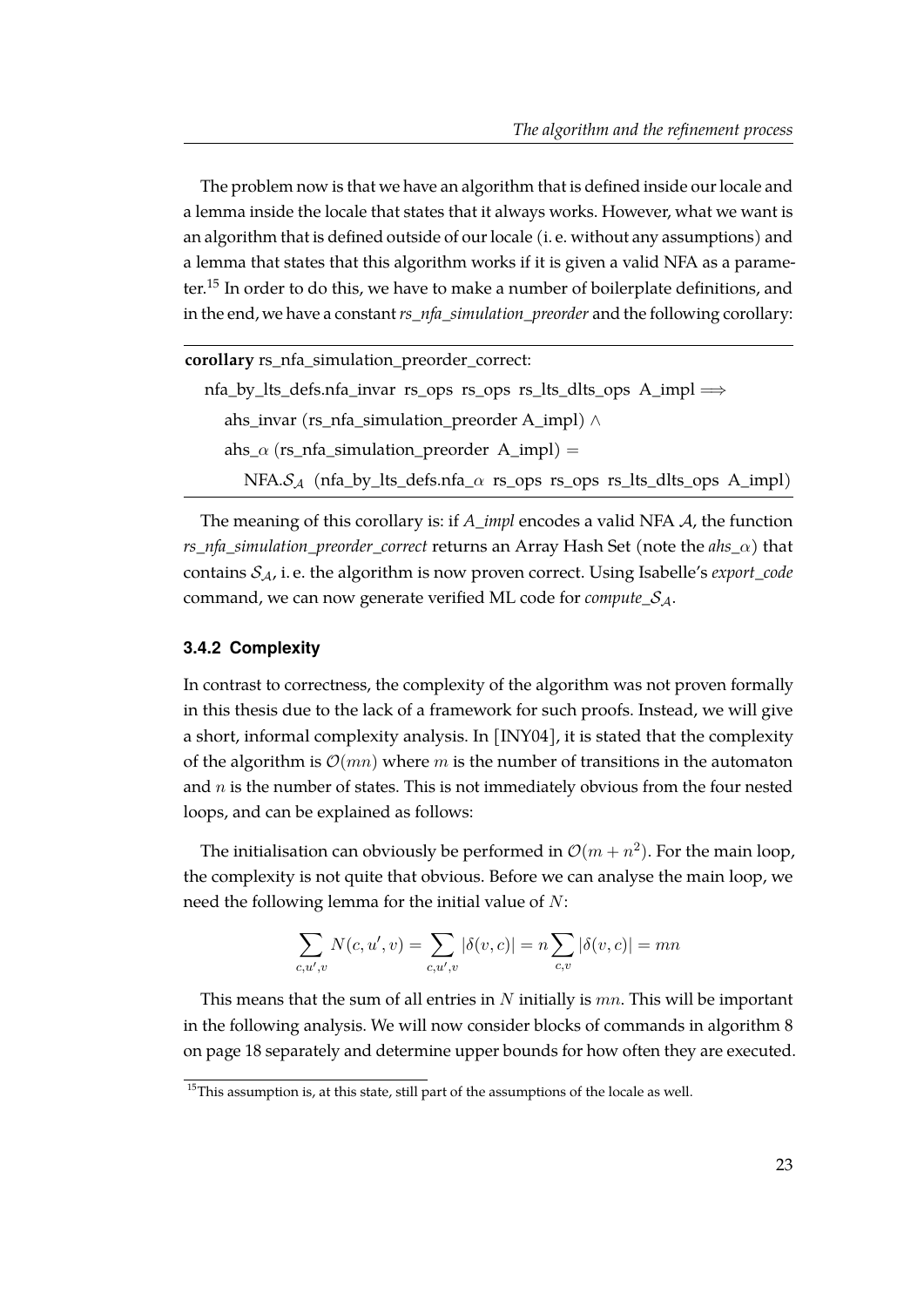- **Lines 7–8:** reached at most  $n^2$  times, since every  $(u', v') \in Q \times Q$  can be taken from  $\mathcal C$  at most once.
- Lines 11-12: reached at most  $mn$  times, since one entry in N decreases every time while the others remain the same, and the sum of all values in  $N$  is initially mn and always non-negative.
- **Line 13:** reached at most once for a given triple  $c, u', v$ , since  $N(c, u', v)$  can only become zero once. Thus, this line is reached at most n times for given  $c$ ,  $u'$ .
- **Line 14–16:** the number of iterations per loop for  $c, u'$  is  $|\delta^{-1}(u', c)|$ . Summed over all  $c, u'$ , this is exactly  $m$  (because all transitions are of the form  $(u, c, u')$  for some  $c \in \Sigma$ ,  $u' \in Q$  and  $u \in \delta^{-1}(u', c)$ ). We also know that the loop in line 13 is reached at most  $n$  times, therefore the commands in lines  $14-16$  are reached at most mn times.

Therefore, if we assume constant time for all operations (which is possible with efficient data strucures), the overall complexity of the algorithm is  $\mathcal{O}(mn+n^2)$ . If we further assume  $m > n - 1$  (which is always the case if the automaton is connected, i. e. in most cases), this is equivalent to  $\mathcal{O}(mn)$ .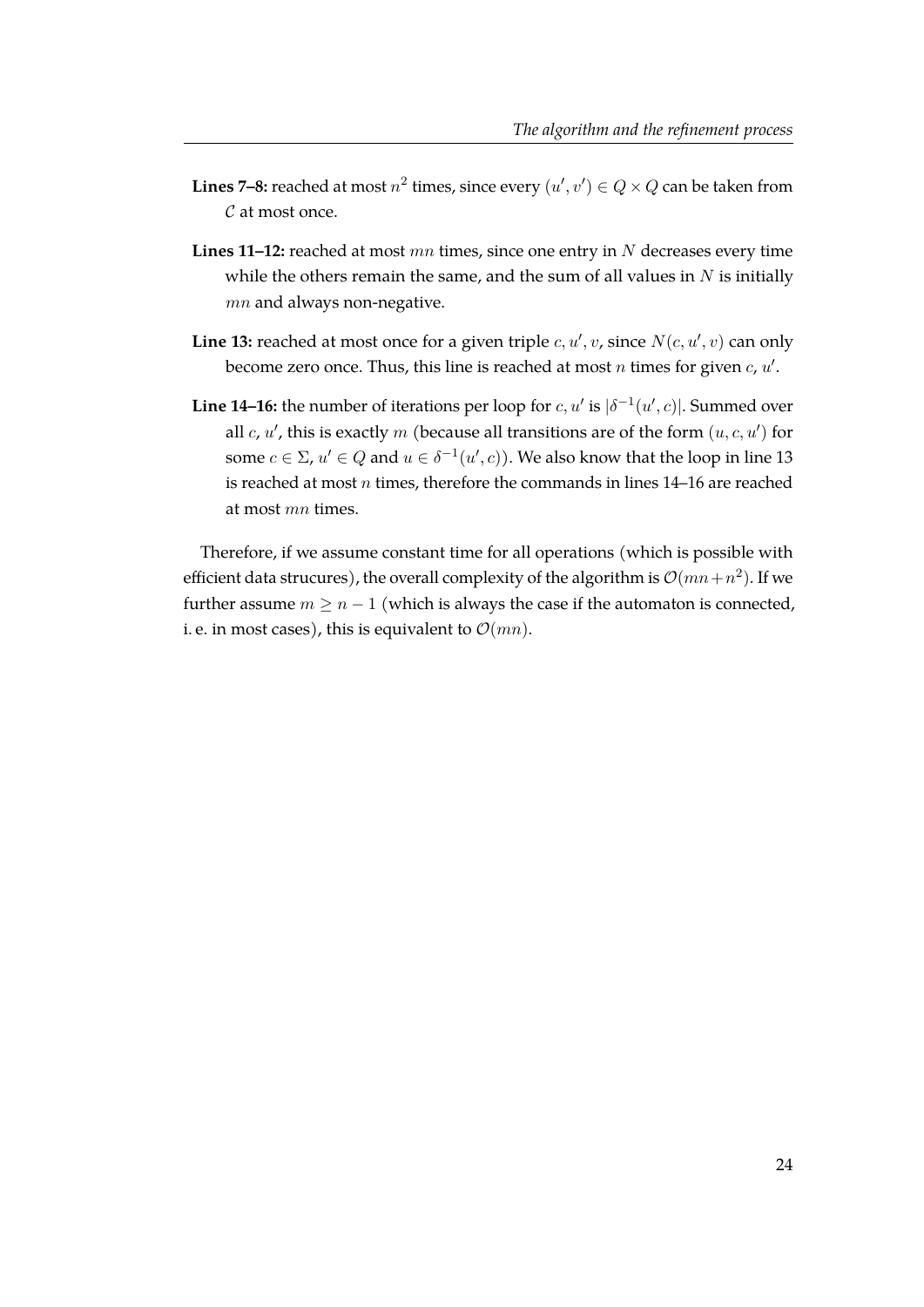# <span id="page-31-0"></span>**4 Testing and Evaluation**

#### <span id="page-31-1"></span>**4.1 Example results**

The verified ML code can now be used directly. In the context of his Isabelle automata library and the Hopcroft minimisation algorithm, Thomas Tuerk has created excellent ML testing functions for parsing, printing, and drawing automata and generating random NFAs. We used these in order to test the exported ML code on a simple example.

<span id="page-31-3"></span>For instance, consider the following automaton:



Figure 3: A simple example NFA that is used to test the algorithm.

The following Standard ML code creates a representation of this automaton and applies the simulation preorder algorithm we have exported to it:<sup>[16](#page-31-2)</sup>

```
use "Automata_RBT.sml";
open NFA_string;
val automaton1 = NFA_string.nfa_construct ([], [], [(0, ["a"
    \left[1, 1\right), \left(0, \left[1a^{n}\right], 2\right), \left(1, \left[1a^{n}\right], 2\right), \left(2, \left[1a^{n}\right], 2\right),
    [0], [2]);
val sim = nfa_simulation_preorder automaton1;
ArrayHashSet.ahs_to_list hashable_natprod sim;
```
The result is:

<span id="page-31-2"></span><sup>&</sup>lt;sup>16</sup>A few lines of ML code were written as a wrapper around the  $rs\_nfa\_simulation\_preorder$  function, since it expects not only an automaton, but also, among other things, a linear ordering on the label type. *nfa\_simulation\_preorder* merely calls *rs\_nfa\_simulation\_preorder* with appropriate orderings/hash functions.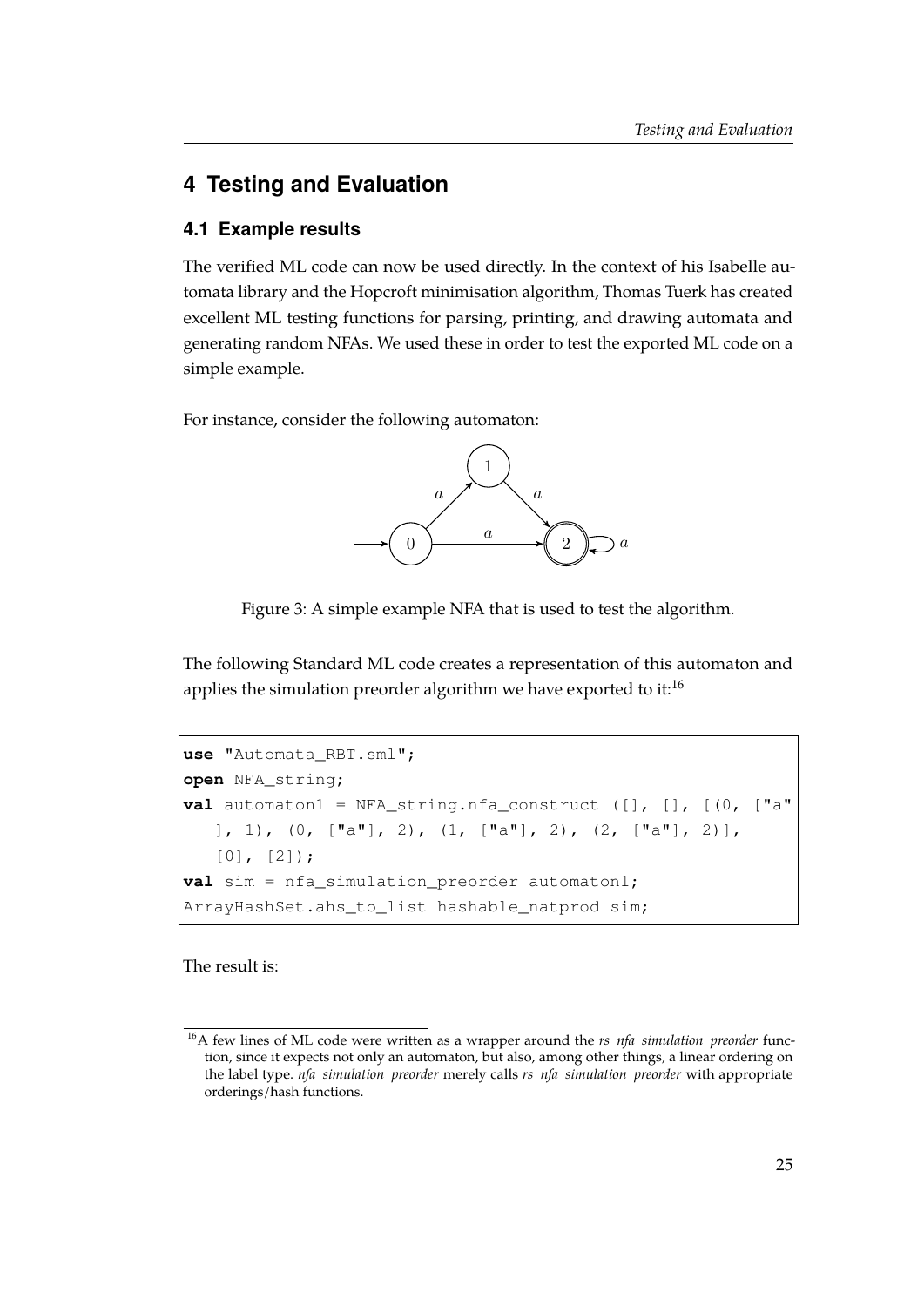**val** it =  $[(2, 2), (1, 2), (1, 1), (0, 2), (1, 0), (0, 1),$  $(0, 0)$ ]: (int  $\star$  int) list

This means that  $0 \leq_{\mathcal{A}} 1 \leq_{\mathcal{A}} 2$  and  $1 \leq_{\mathcal{A}} 0$ , which can easily be checked by looking at Figure [3.](#page-31-3) Every path beginning at 0 can be matched with a path beginning at 1 and so on. Moreover, since  $0 \leq_{\mathcal{A}} 1$  and  $1 \leq_{\mathcal{A}} 0$ , we can see directly that 0 and 1 are equivalent, i. e. they have the same right language and could therefore be merged.

#### <span id="page-32-0"></span>**4.2 Performance benchmark**

Extensive evaluation has shown that the best choice of data structures for the algorithm in its current form is using array hash sets for  $\omega$ , a distinct list-based set implementation for C and array hash maps for N, d, and  $\delta^r$ . These data structures provide (almost) constant-time implementations of all the operations used in the algorithm, the exception being the addition used in calculating hash codes, which is of logarithmic complexity. The sets of the automaton itself,  $Q$ ,  $\Sigma$ ,  $\Delta$ , and F are also of type *RBTSet*, but since the algorithm does not perform any operations on them save iteration, their internal representation is virtually irrelevant for its performance.

In order to see how the performance of the generated ML code compares to unverified, imperative code, we implemented the same algorithm and the same random NFA generation functions in Java and compared the average computation time of the algorithm for different parameters. Both in ML and in Java, an appropriate number of random NFAs with *n* states (i.e.  $|Q| = n$ ), 4 labels (i.e.  $|\Sigma| = 4$ ), a transition density  $\frac{|\Delta|}{|Q|\cdot|\Sigma|}$  of 0.8 and a final state density  $\frac{|F|}{|Q|}$  of 0.2 were created. The algorithm was then run on each of the generated NFAs.  $n$  was varied in order to observe its effect on average computation time per automaton, and the number of NFAs generated was adjusted so that it was large enough for the results to be reproducible, but also small enough to still finish within a reasonable amount of time.

The evaluation was done on a 3.50 GHz Intel Core i7-2700K with 32 GiB of memory. The ML code was compiled with MLton and the Java code was executed with the Oracle Java SE Runtime Environment 1.7.0\_06-b24. However, the Java code uses the native data type *int*, which is a signed 32 bit integer, whereas the ML code uses *IntInf*, an arbitrary-precision integer data type. If one requires mathematically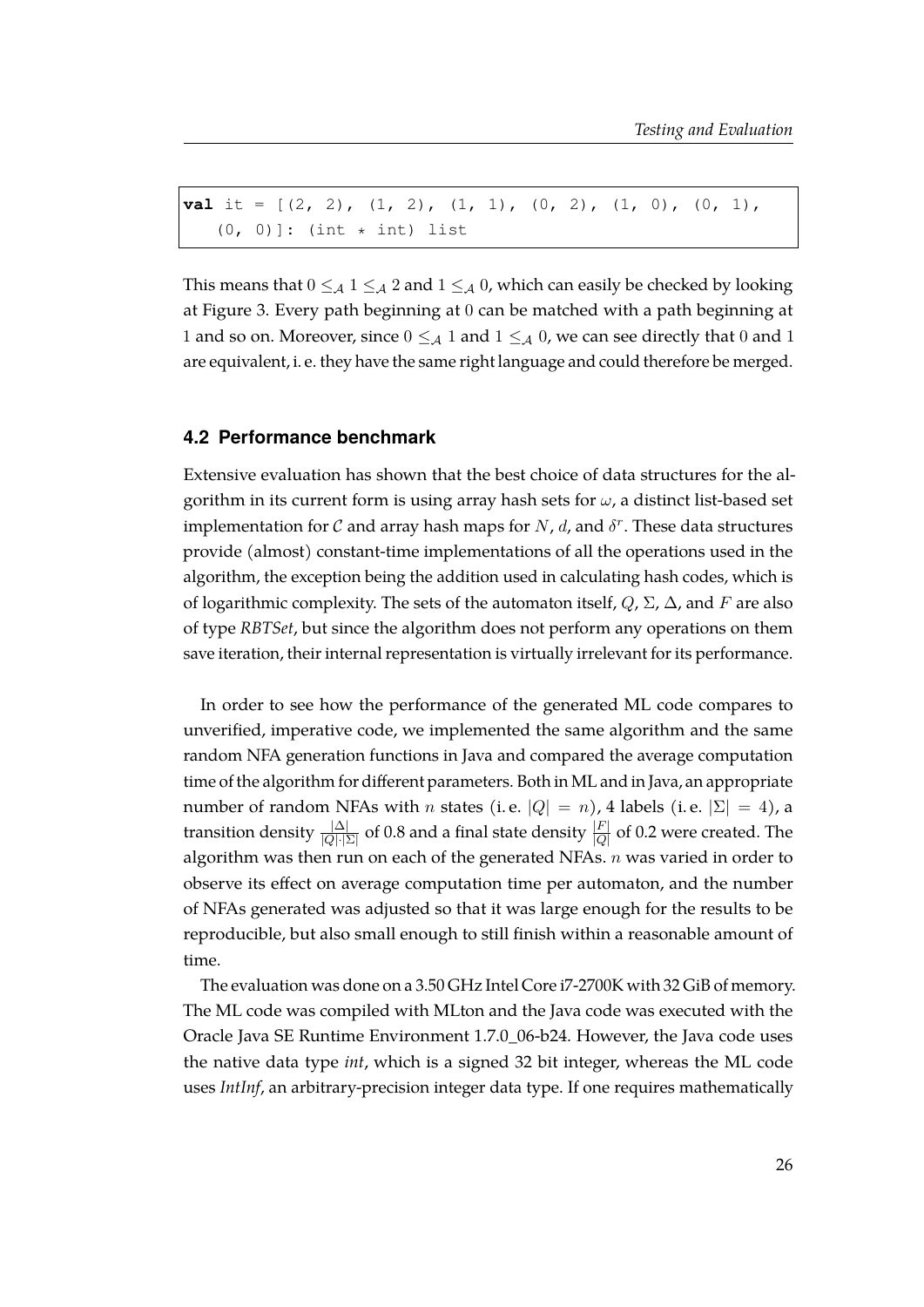correct code, arbitrary-precision integers are unavoidable, since fixed-size data types will be unable to handle very large automata. An automaton with 3 billion states would – theoretically – lead to incorrect behaviour in the Java code. In order to see the effect of arbitrary-precision integers versus native, fixed-size integers, we created a second version of the ML code, manually replacing *IntInf* in the exported code with *Int*, which is also a 32 bit signed integer, comparable to *int* in Java.

| $\, n$ | $t_{\text{Java}}[\mathbf{s}]$ | $t_{ML (Intlnf)}[s]$ | $t_{ML (Int)}[s]$ | $t_{ML (Intlnf)}/t_{Java}$ | $t_{ML (Int)} / t_{Java}$ |
|--------|-------------------------------|----------------------|-------------------|----------------------------|---------------------------|
| 100    | 0.01                          | 0.15                 | 0.06              | 11.46                      | 4.44                      |
| 200    | 0.04                          | 0.55                 | 0.21              | 15.24                      | 5.74                      |
| 300    | 0.09                          | 1.21                 | 0.50              | 13.31                      | 5.53                      |
| 400    | 0.16                          | 2.24                 | 0.94              | 14.14                      | 5.91                      |
| 500    | 0.25                          | 3.58                 | 1.47              | 14.26                      | 5.85                      |
| 600    | 0.38                          | 4.92                 | 2.04              | 12.90                      | 5.36                      |
| 700    | 0.52                          | 7.06                 | 2.93              | 13.51                      | 5.60                      |
| 800    | 0.69                          | 8.97                 | 3.91              | 13.08                      | 5.69                      |
| 900    | 0.88                          | 11.04                | 4.48              | 12.55                      | 5.09                      |
| 1000   | 1.08                          | 13.53                | 5.99              | 12.48                      | 5.53                      |
| 1100   | 1.38                          | 16.13                | 6.68              | 11.71                      | 4.85                      |
| 1200   | 1.64                          | 20.13                | 8.93              | 12.25                      | 5.43                      |
| 1300   | 1.92                          | 21.66                | 9.78              | 11.31                      | 5.11                      |
| 1400   | 2.22                          | 26.34                | 12.34             | 11.84                      | 5.55                      |
| 1500   | 2.55                          | 30.77                | 13.96             | 12.06                      | 5.47                      |
| 1600   | 2.93                          | 39.39                | 15.32             | 13.44                      | 5.23                      |
| 1700   | 3.33                          | 42.97                | 16.67             | 12.89                      | 5.00                      |
| 1800   | 3.97                          | 47.71                | 17.86             | 12.03                      | 4.50                      |
| 1900   | 4.40                          | 52.42                | 22.61             | 11.92                      | 5.14                      |
| 2000   | 4.86                          | 58.74                | 25.27             | 12.08                      | 5.20                      |

The following figures show average computation time for  $n$  ranging from 100 to in steps of 100.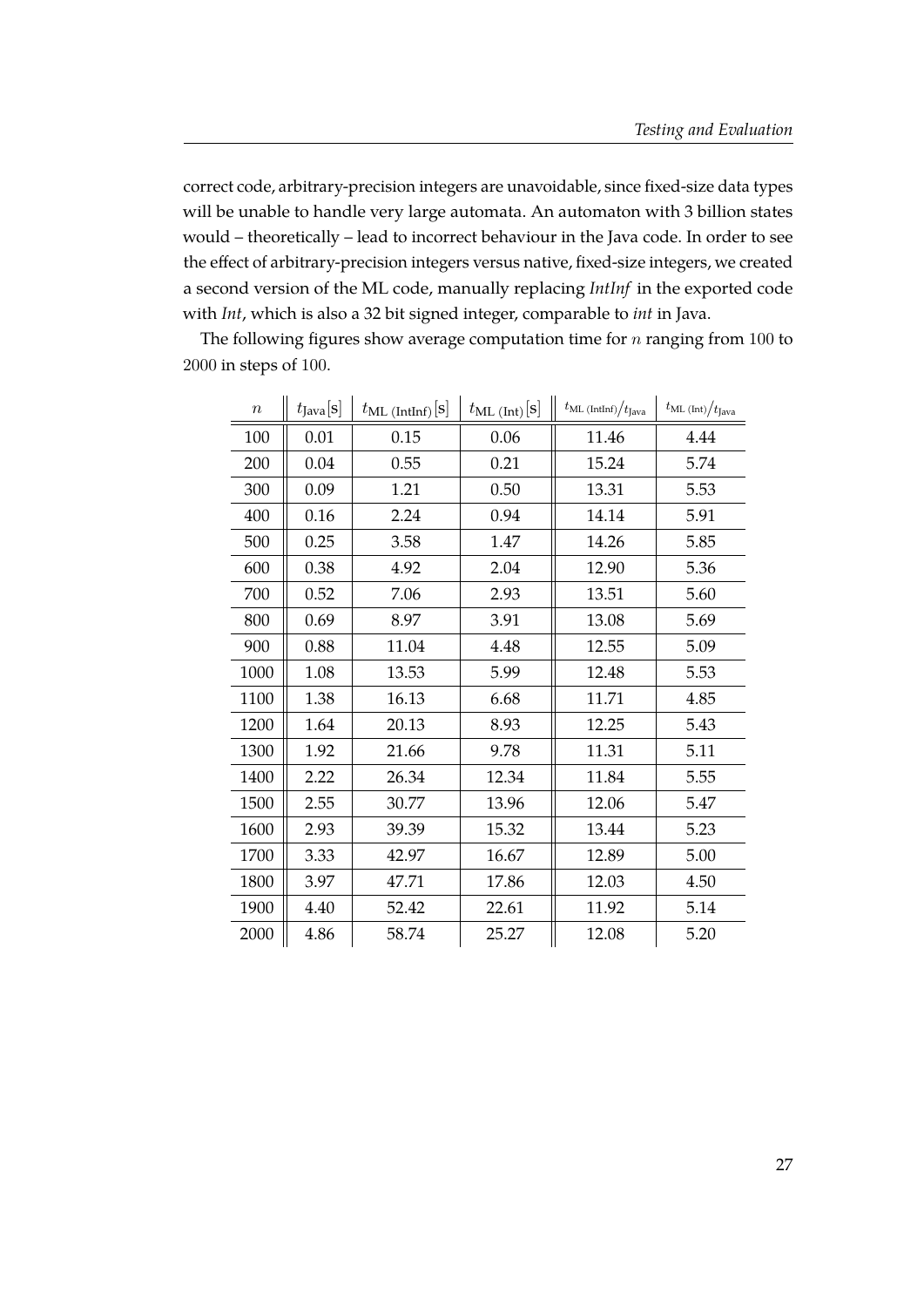

The above figure shows the data points of the three programmes in a log/log plot. The three straight lines are functions  $f_i(n)$  of the form  $a_i\!\cdot\! n^{b_i}$  that have been fitted onto the data points. The exponents  $b_i$  were 2.15, 2.13 and 2.07, which is slightly above the quadratic<sup>[17](#page-34-0)</sup> complexity that we deduced theoretically earlier. This deviation is most likely due to effects from memory allocation and fluctuations in computation time, but it should be noted that the exponents are remarkably close to the prediction of 2 in any case. In fact, if we count the steps of the algorithm, i. e. how often the innermost **for each** loop is executed, we get an increase in steps of almost exactly 4 when doubling the amount of states (e. g. factor 3.97 from 500 states to 1000 states).

The factor by which the verified ML code is slower than the Java code, shown in the two rightmost columns of the table, is – averaged over all data points – 12.7 for the ML code using *IntInf* and 5.3 for the ML code using *Int*. We believe that this is a good result considering that the Isabelle algorithm is verified and was not heavily optimised before exporting to ML. Profiling the ML code shows that 17.0 % in the *IntInf* version is spent with garbage collection, 36.9 % with arithmetic of *IntInf* values and 21.2 % with hash map operations. In the *Int* version, garbage collection makes up 27.0 %, hash map operations 32.6 %.

<span id="page-34-0"></span><sup>&</sup>lt;sup>17</sup>We say *quadratic complexity* here since we had a complexity of  $O(mn)$  and here we have  $m \propto n \cdot |\Sigma|$ with the transition density as the constant of proportionality. Since  $|\Sigma|$  is constant, we therefore have  $O(mn) = O(n^2)$  in this particular case.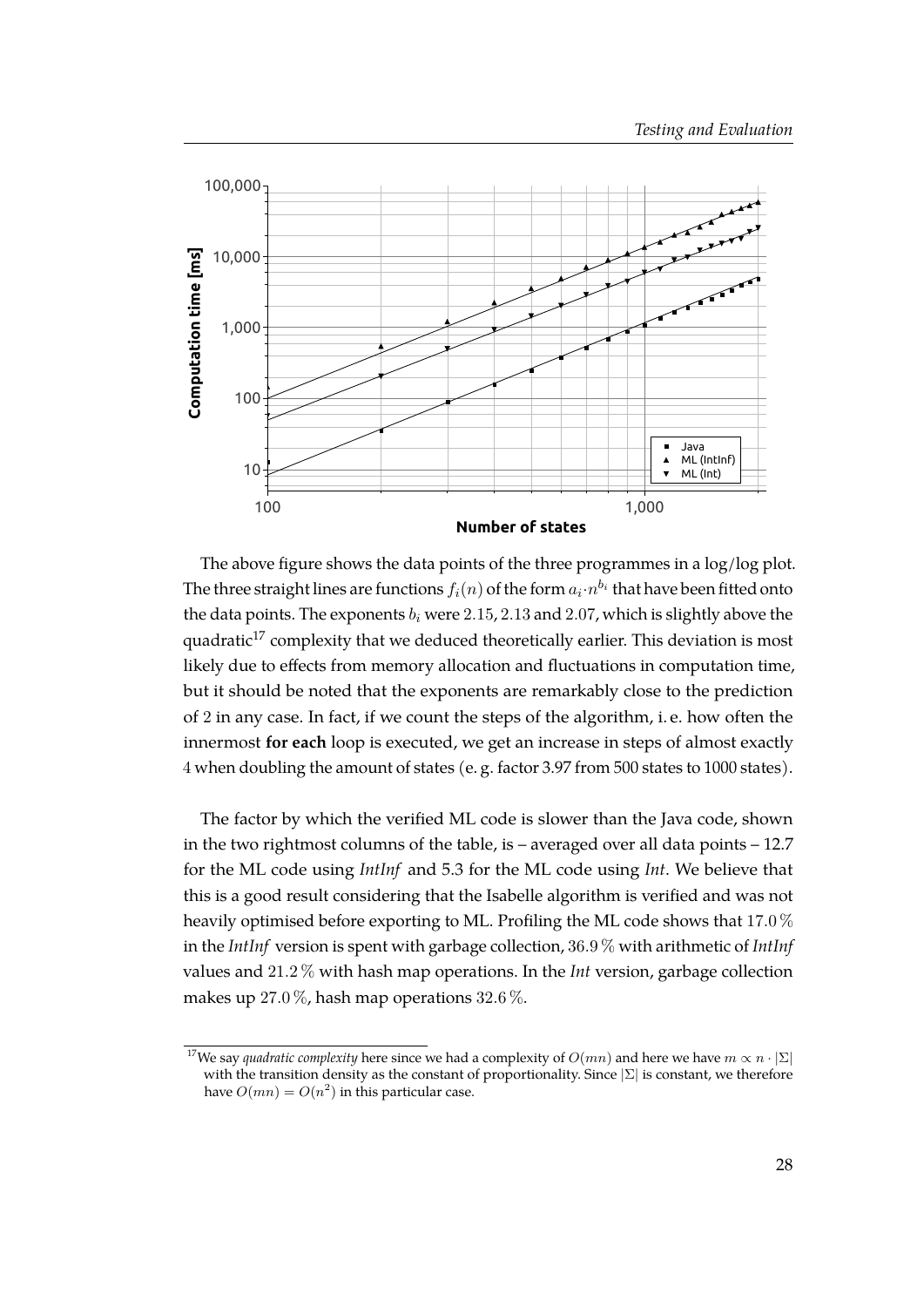# <span id="page-35-0"></span>**5 Conclusion**

We proved the correctness of an algorithm for computation of simulation preorders on NFAs and, in the process, uncovered a minor mistake in the original version from [\[INY04\]](#page-39-0) that affects non-total automata; perhaps the authors implicitly assumed a total automaton without stating that this was the case. Formal verification is a powerful tool to uncover such implicit assumptions that might otherwise be missed by others who implement and use the algorithm.

The verified Isabelle algorithm is only about one order of magnitude slower than a comparable, unverified Java implementation; further optimisation may make the difference even smaller. This shows the feasability of proving reasonably complex algorithms correct with the Isabelle Refinement Framework and deriving executable code with good performance from it, even compared to unverified imperative code.

#### <span id="page-35-1"></span>**5.1 Working with the Refinement Framework**

Peter Lammich's Refinement Framework with its step-by-step approach to verification made the initial proofs significantly more manageable than a single correctness proof of the entire algorithm. It allows the user to reason on an abstract level, without optimisations such as, in this case, the counter that replaces the lengthy condition in the **if** statement, and with abstract mathematical objects such as sets and functions instead of unnecessarily concrete data structures. Proofs on such an abstract level are easier to write, easier to understand and easier to maintain, since changing the data structures or other implementation details does not require changing the important part, i. e. the abstract correctness proof, at all.

Optimisations can be introduced gradually and separately from the algorithm itself, i. e. *local* changes in the algorithm only require *local* correctness proofs. For instance, when we replaced the condition in the **if** statement with a zero check on the counter, we did not have to prove the correctness of the algorithm again, we only had to prove that the counter always contains the correct information and that this information is equivalent to the original **if** statement. If one were to remove this optimisation or replace it with something else, one would only have to prove the correctness of these minor changes and the steps afterwards, but nothing about the algorithm itself, since its correctness has been proven already. It is obvious that without this framework, the verification of an algorithm like this would probably not have been possible in the scope of this thesis.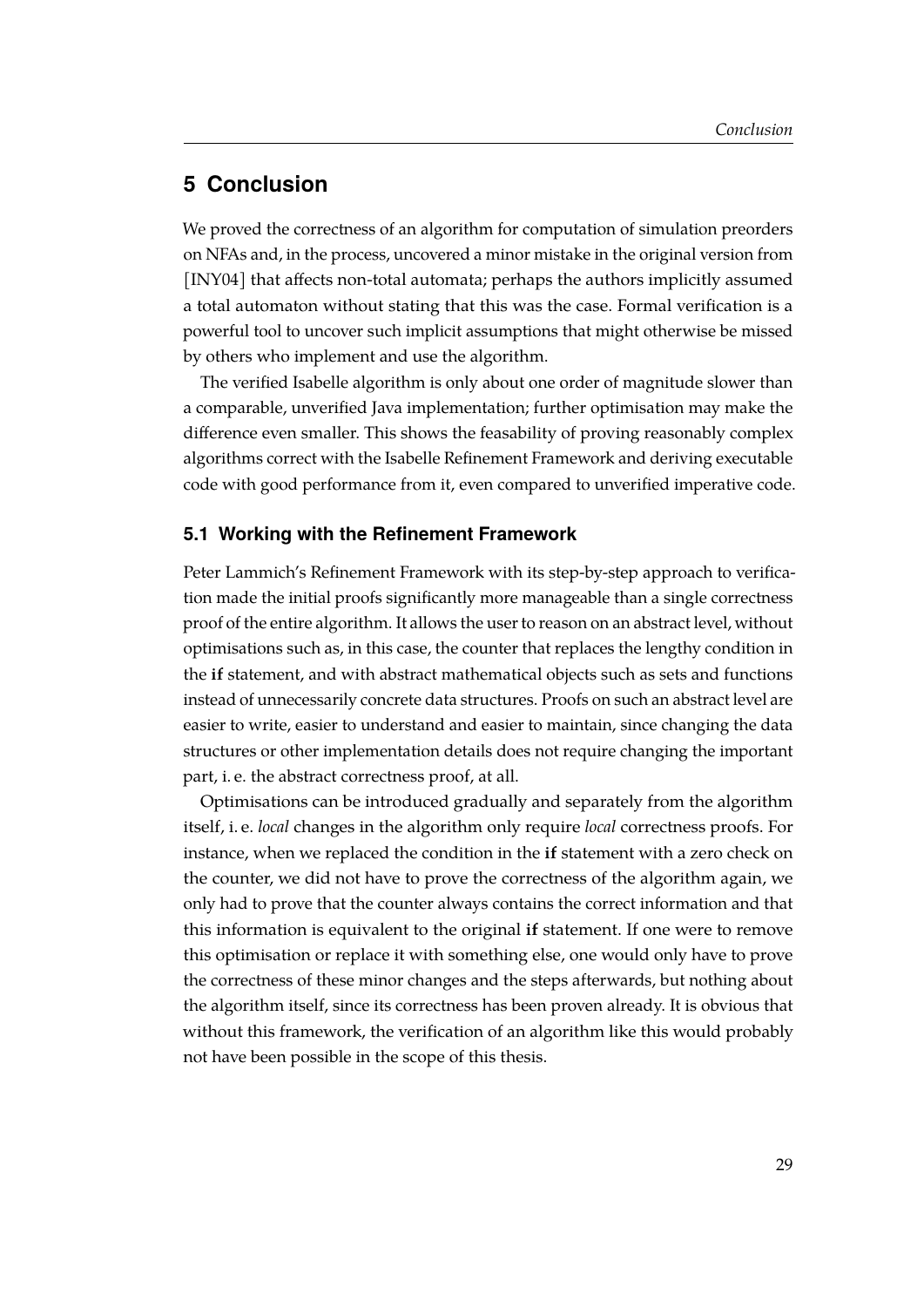However, the framework is still in a very early stage of development and it is still very difficult to use for people who are not deeply involved in its development. Also, throughout the course of writing this thesis, a small number of bugs<sup>[18](#page-36-0)</sup> have been discovered by us. The major problems with the Refinement Framework at this stage are:

#### **Lack of automation, especially in data refinement**

Parts of data refinement, such as replacing sets and maps with *StdSet* and *StdMap* are a mere technicality, but the user still has to do much of it by hand in many cases since the automation fails without a careful and subtle setup. In fact, for all but the most experienced users, setting up the automation for data refinement currently takes longer than doing the process by hand. Better automation would contribute significantly to the usability of the framework.

#### **Considerable amount of boilerplate code**

For every type of set and map occurring in the algorithm, a corresponding *StdSet* / *StdMap* type has to be fixed in the locale and its correctness assumed. Similarly, for every kind of **for each** loop<sup>[19](#page-36-1)</sup>, an iterator function has to be fixed and assumed correct. In algorithms with many different data structures and **for each** loops, this leads to a huge number of fixed variables and assumptions in the locale, all of which can be considered boilerplate code. Automation could also help in this case.

A possible solution for the iterator problem is already on the way; the introduction of polymorphic iterator functions will enable moving them to the other set operations in *StdSet*. This way, the user only has to fix the set operation record and assume its correctness, but no iterator functions anymore. However, the boilerplate from the *StdSet* and *StdMap* operations remains. Automation of this is difficult, since the user may want to implement the same abstract type with different concrete ones in different parts of their code, which the system cannot know, of course.

<span id="page-36-0"></span> $18$ Of course, none of these bugs compromised soundness, which is ensured by Isabelle; everything that could be proven correct with the Refinement Framework *was* correct. The bugs were mainly related to missing rules, which made it impossible to continue refinement of a **for each** loop in some complicated cases, and auxiliary commands not doing what they are supposed to do in some edge cases.

<span id="page-36-1"></span><sup>&</sup>lt;sup>19</sup>two **for each** loops are of a different kind if they iterate over a different type of set or have a different kind of state (the value they return)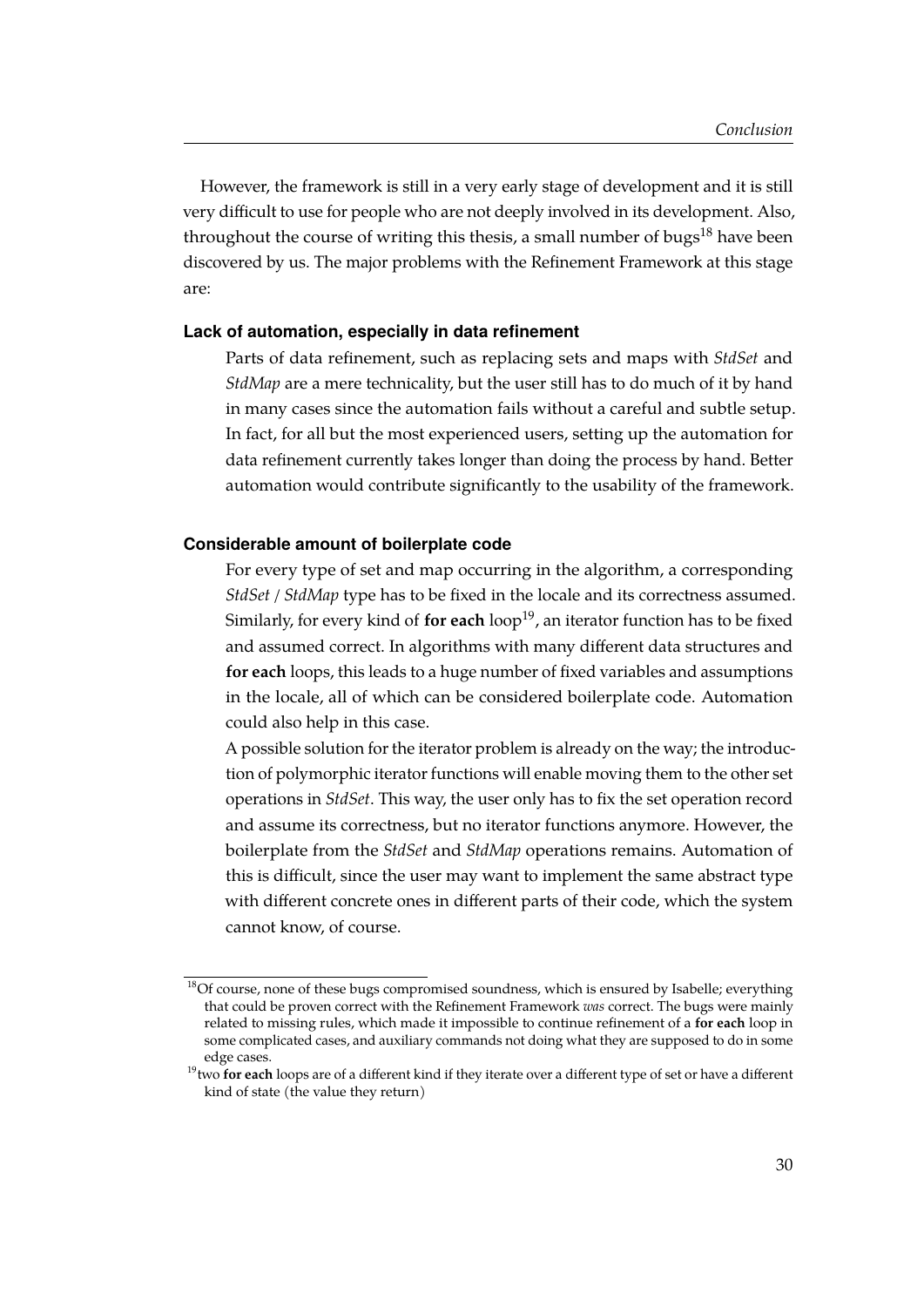#### **Locales**

At the moment, several locales have to be defined for each algorithm, and considerable effort is required to then extract the executable algorithm and its correctness lemma from these locales. Again, automation would be useful for this process; we suggest some command that generates these locales internally and hides them from the user. However, it may be difficult to implement such a mechanism, as a large number of proof obligations arise in this process – trivial ones, but not all of them can be proven automatically. It is difficult to say if automation of this is possible.

#### <span id="page-37-0"></span>**5.2 Future work**

The algorithm verified in this thesis can be integrated with the CAVA project. As described in chapter 2, simulation preorders can be used to decrease the size of NFAs by merging states, and in contrast to NFA minimisation, which is PSPACE-complete and for which there is therefore no known efficient algorithm, NFA reduction using simulation preorders can be done in  $O(mn)$ , i.e. polynomial time. Functions could therefore be created that perform reduction of NFAs, encoded with the NFA data structures from the CAVA project, in polynomial time.

It should be noted that in this thesis, there was no particular focus on performance. It is difficult to match the performance of unverified, hand-optimised imperative code with verified algorithms using only verified data structures, especially when the code is exported to another language, as it was in this case. Heavy performance optimisation would exceed the scope of this thesis, but minor modifications that could be made to the algorithm in order to increase performance are:

- Instead of  $\omega$  and C, use variables that contain  $\omega \setminus C$  and C. This would reduce memory requirements by eliminating redundant data, but would also necessitate the use of a more complex data structure for  $\mathcal C$  (as opposed to the currently used distinct list), as member checks on  $C$  would have to be performed often.
- Further improve the Isabelle Collection Framework, especially the hashingbased data structures, as their performance is exceedingly bad in some cases, probably due to poor behaviour of the utilised hash functions for product types.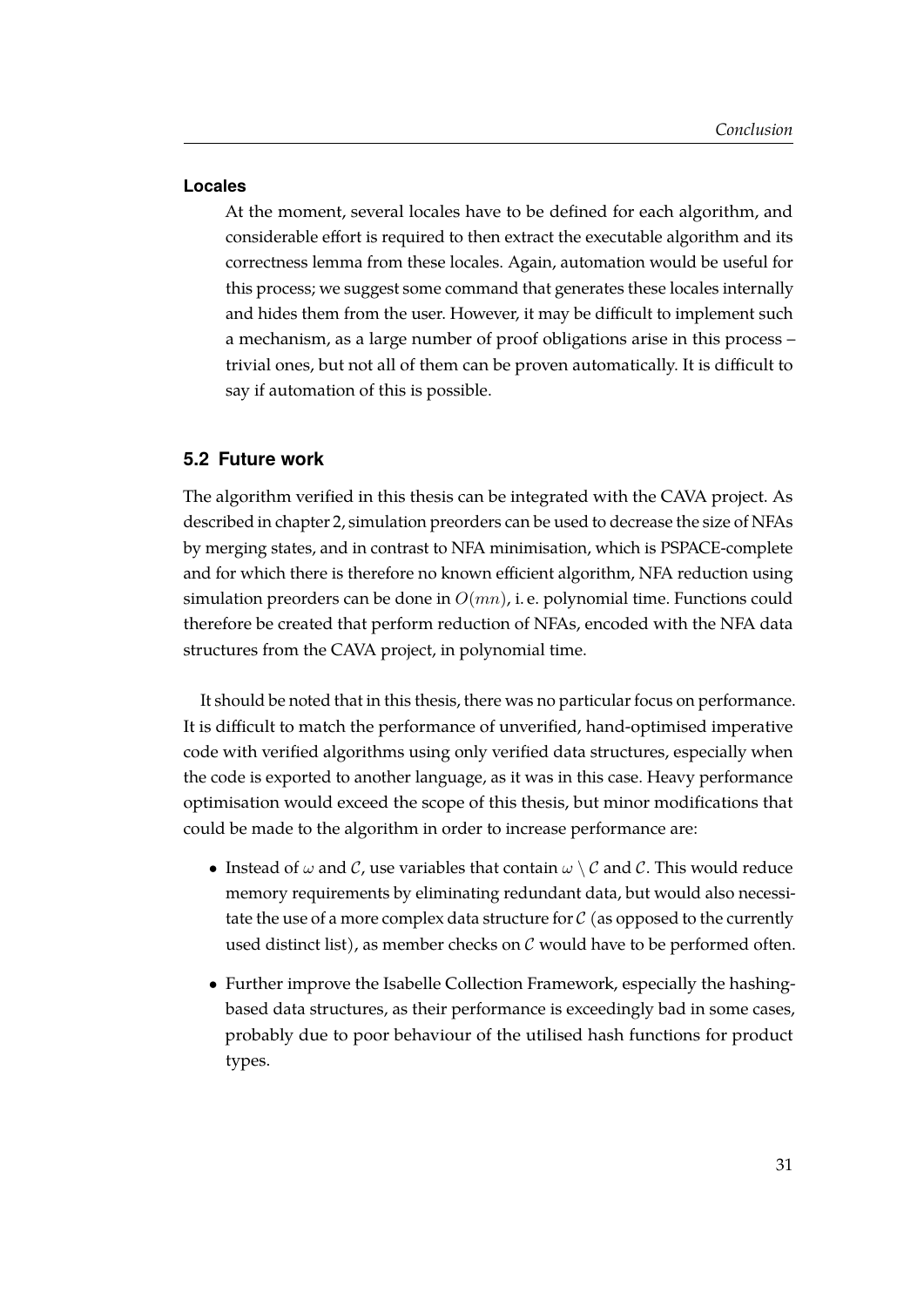• The hash maps could be nested instead of using tuples as keys, which would eliminate the difficulty of finding a good hash function for product types. The Java implementation already does this very successfully and we expect this improvement to lead to a significant increase in performance in the Isabelle version as well.

As an interesting side note, Büchi automata, which operate on infinite words, also use designated final states – like NFAs; their acceptance condition is that the automaton reaches a final state infinitely often as it processes the word. This is very similar to the acceptance condition on NFAs and it should therefore be possible to use the same algorithm on Büchi automata without any modifications. Since Büchi automata are widely used in model checking, an efficient algorithm to compute simulation preorders on them could be useful to deduce certain properties about systems modelled by Büchi automata and to reduce the size of these automata. With some modifications to the initialisation, the algorithm could perhaps be modified to work for other  $\omega$  automata as well.

The importance of verified algorithms, despite the tremendous effort $20$  required by the verification process, can be illustrated by a bug in an ML automata library [\[Lei00\]](#page-39-9) that remained undiscovered for ten years, and by the issue with non-total automata in the algorithm from [\[INY04\]](#page-39-0), which exists despite an informal proof of correctness of the algorithm given in the paper. Also, [\[CC03\]](#page-39-5) and [\[INY04\]](#page-39-0) forgot the property  $\mathcal{L}(u, u) = \{\varepsilon\}$  in the third condition for merging states (see p. [7\)](#page-13-3), which, of course, results in incorrect reductions in some cases. Ultimately, only a formal, computer-checked proof can provide (virtually) absolute certainty that an algorithm is free of mistakes like these.

<span id="page-38-0"></span><sup>20</sup>It is sometimes said that *rigour* comes from *rigor mortis*. After 2859 lines of proof code for what is essentially a simple algorithm, we are tempted to agree.